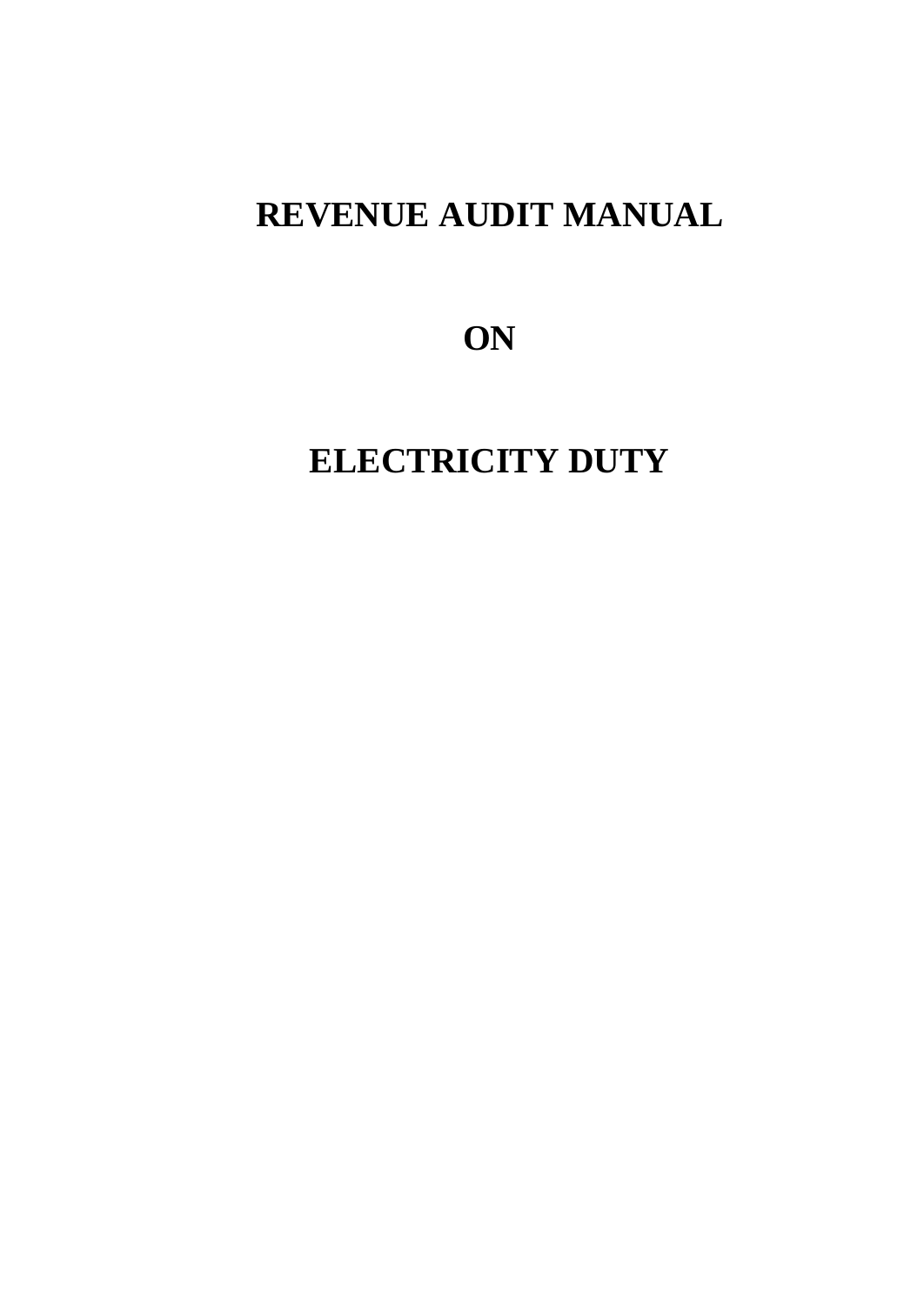## **FOR USE OF I.A. & A.D. ONLY OFFICE OF THE ACCOUNTANT GENERAL (COMMERCIAL AND RECEIPT AUDIT) HYDERABAD – 500 004.**

## **REVENUE AUDIT MANUAL ON ELECTRICITY DUTY ANDHRA PRADESH**

#### **ISSUED BY**

**THE ACCOUNTANT GENERAL (COMMERCIAL AND RECEIPT AUDIT), ANDHRA PRADESH, HYDERABAD-500 004.**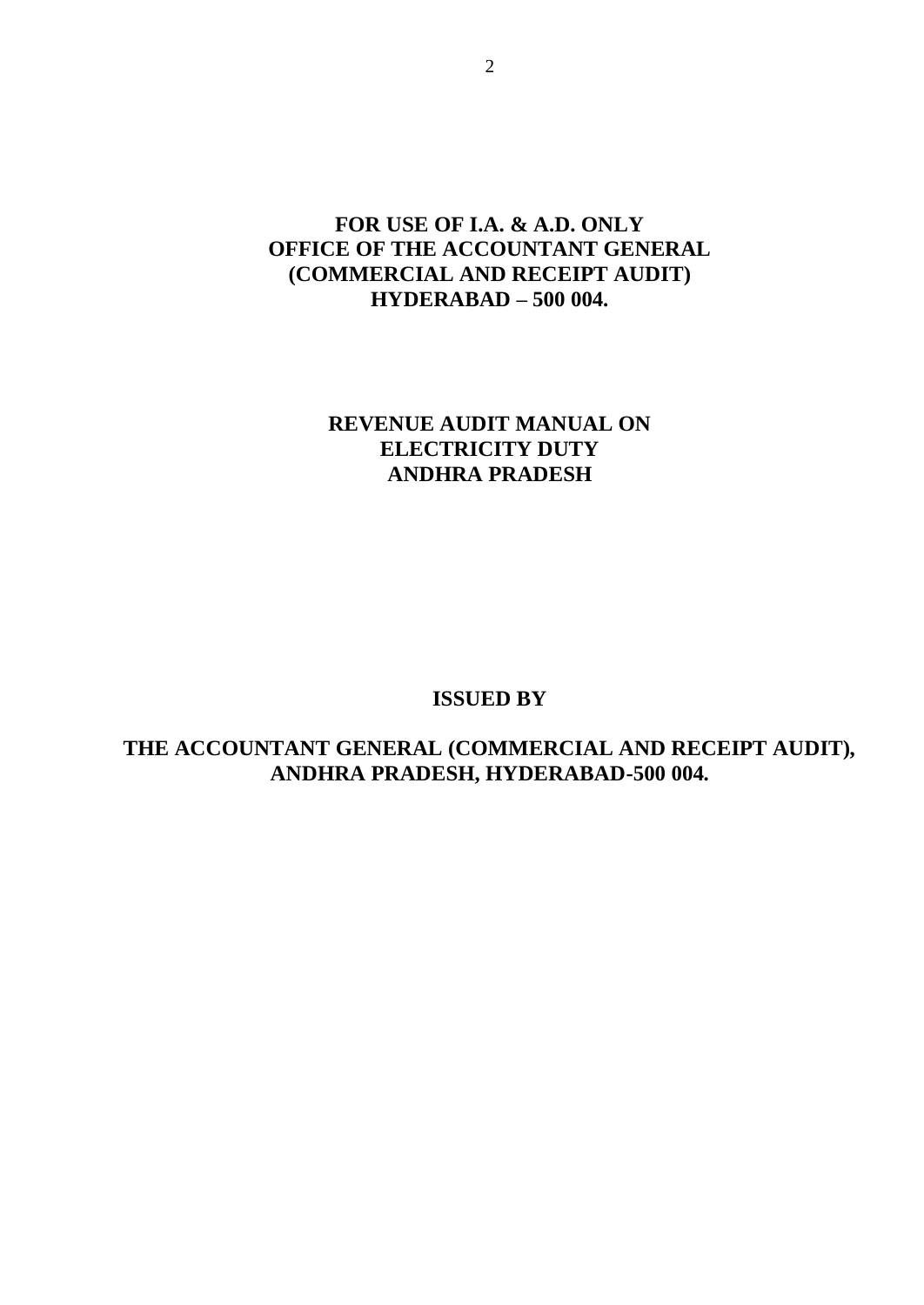#### **PREFACE**

The audit of Electricity Duty (Receipts and Refunds) is being conducted in the State of Andhra Pradesh from 1977-1978. This Manual on audit of Electrical duty in Andhra Pradesh State has been prepared in compliance with the instructions of Comptroller and Auditor General of India. The Manual is updated duly incorporating latest changes in this regard.

This Manual is intended to guide the officers and staff both in Head quarters and in the field in the audit of Electricity duty. However, the Manual is not a substitute to the Andhra Pradesh Electricity duty Act 1939 and Andhra Pradesh Electricity duty Rules, 1939 and Rules made there under from time to time. Those officers and staff engaged in the audit of Electricity duty receipts should acquaint themselves fully with the provisions of the Acts, Rules made there under and other procedural instructions issued by the State Government from time to time.

State Receipt Audit (Headquarters) section shall be responsible for keeping the manual up to date. Errors or omissions, if any, noticed may be brought to the notice of Accountant General (Commercial And Receipt Audit), Andhra Pradesh, Hyderabad. Suggestions for the improvement of the manual are also welcome.

HYDERABAD Date : 03-12-2007 ACCOUNTANT GENERAL (C & RA), ANDHRA PRADESH, HYDERABAD –500 004.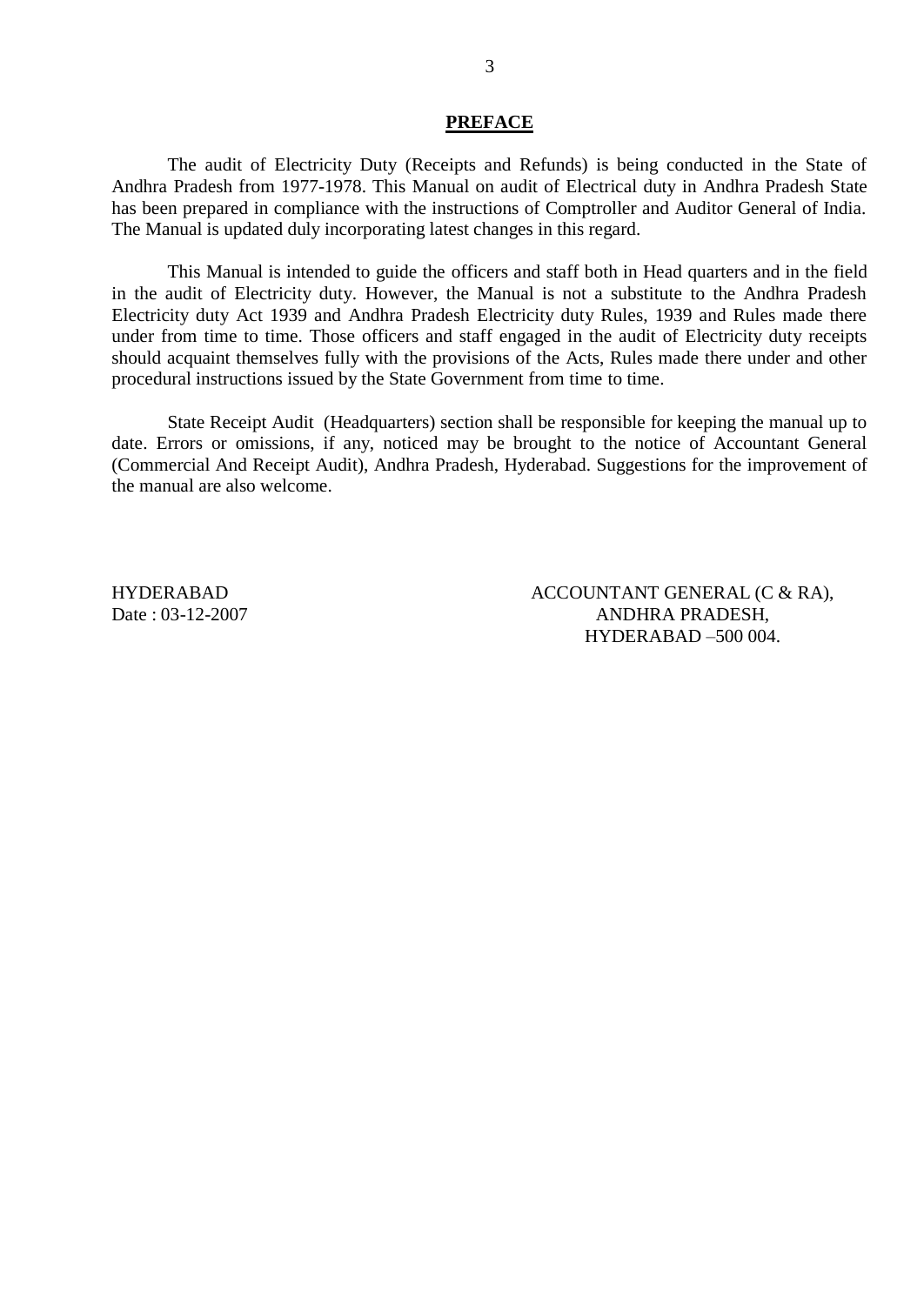## **INDEX**

| Sl.No.           | <b>Chapter</b>                                         | Page      |
|------------------|--------------------------------------------------------|-----------|
| 1.               | Introduction                                           | $1 - 7$   |
| 2.               | Organisational Set up                                  | $8 - 10$  |
| 3.               | Levy of Electricity Duty                               | 11        |
| $\overline{4}$ . | <b>Calculation of Electricity Duty</b>                 | 12        |
| 5.               | Maintenance of Records                                 | 13        |
| 6.               | Inspection of Electrical Installations and levy of fee | $14 - 15$ |
| 7.               | Audit checks                                           | 16        |
| 8.               | Annexure                                               | $17 - 21$ |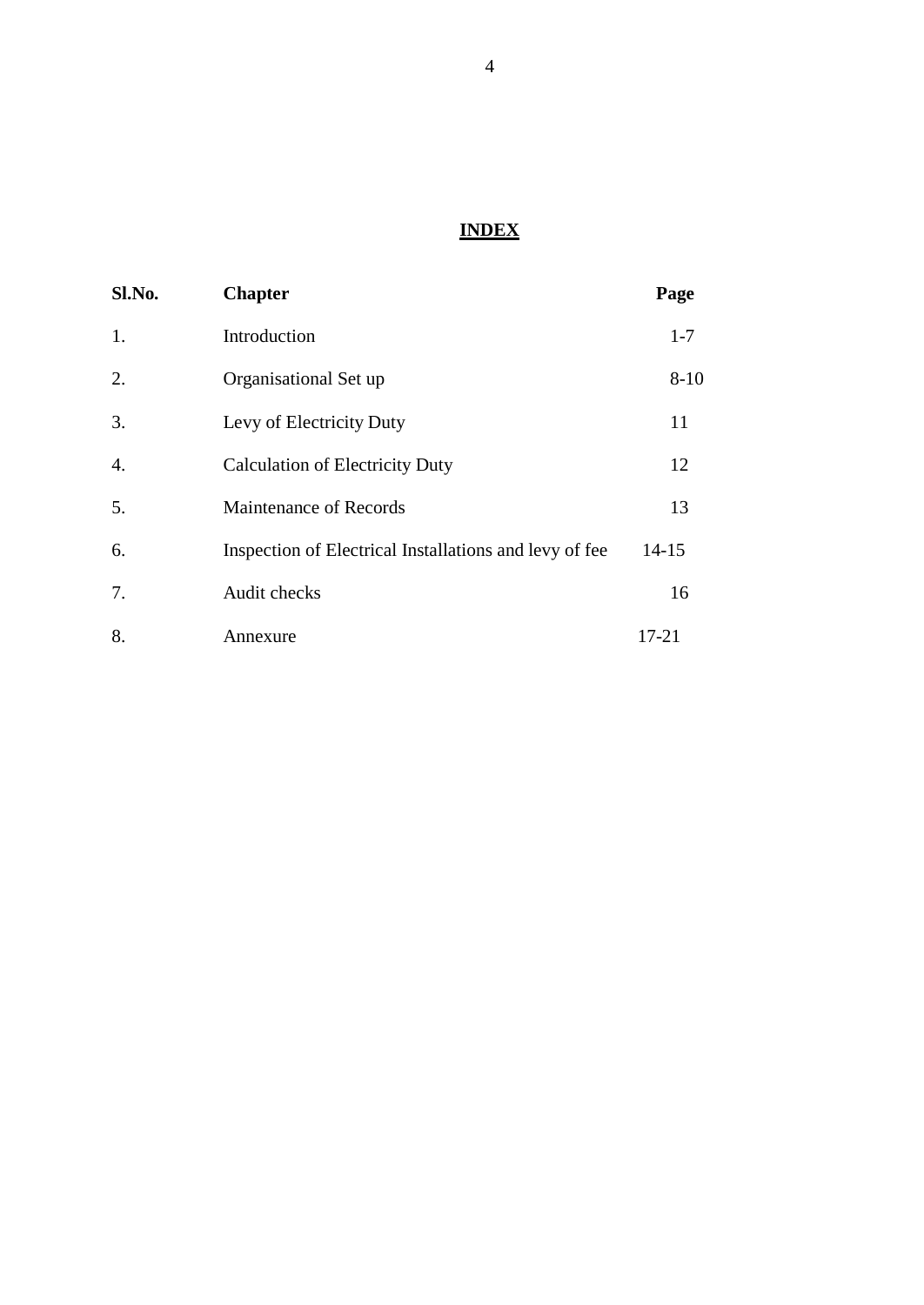#### **CHAPTER – I INTRODUCTION CONSTITUTIONAL RESPONSIBILITY OF THE COMPTROLLER AND AUDITOR GENERAL OF INDIA FOR AUDIT OF RECEIPTS**

- **1.1** The audit of revenues is inherent in the powers vested in the C&AG of India by Article 151 of the constitution. Article 151 lays down that the reports of the CAG relating to the accounts of the Union and State shall be submitted to the President or the Governor of a State as the case may be, who shall cause them to be laid before each house of Parliament or legislature of Union or a State. Thus the audit reports must relate to the totality of the accounts of the Union or a State. and this totality would include all receipts embracing the revenue of the Union and of the State.
- **1.2.** Section 16 of the CAG's (D.P.C) Act 1971 specifically enjoins upon the Comptroller and Auditor General to audit all receipts of the Union and of the States and to satisfy himself that the rules and procedures in that behalf are designed to secure an effective check on the assessment, collection and proper allocation of revenue and are duly observed. For that purpose the CAG is authorised to undertake such examination of the accounts as he thinks fit and to report thereon.
- **1.3.** Principles of Receipt Audit.

Audit of receipt is broadly governed by the general principles laid down in chapter-3 of section II of the Manual of Standing Orders (Audit). The instructions contained in this manual are supplementary thereto and describe specifically the procedure to be followed in the audit of duty on electricity.

**1.4** Under Article 246 of the constitution read with entry 53, and 66 of list II (State list) of the seventh schedule, the State Governments are empowered to make laws for the levy of taxes and fees on the consumption or the sale of electricity. Entries 38 and 47 of list III concurrent list of the aforesaid schedule empower the union Govt. also to make laws on electricity and for the levy of fees thereon.

Accordingly, the levy of electricity duty and fee in A.P. is based on and regulated by the following Acts and Rules passed both by the Central and State Legislatures.

- (i) The Electricity Act, 2003
- (ii) The Indian Electricity Rules, 1956
- (iii) The A.P. Electricity (Duty) Act, 1939
- (iv) The A.P. Electricity (Duty) Rules, 1939
- (v) The A.P. Electrical Regulations, 1987
- (vi) A.P. Cinema (Regulation) Rules, 1970.
- (vii) The Electrical Wires, Cables, Appliances and Protection Devices and Accessories (Quality Control) Order, 2003.

The important definitions under Section 2 of the Electricity Act, 2003 are given below.

i. 'Authority' means the Central Electricity Authority referred to in Sub-Section (1) of Section 70.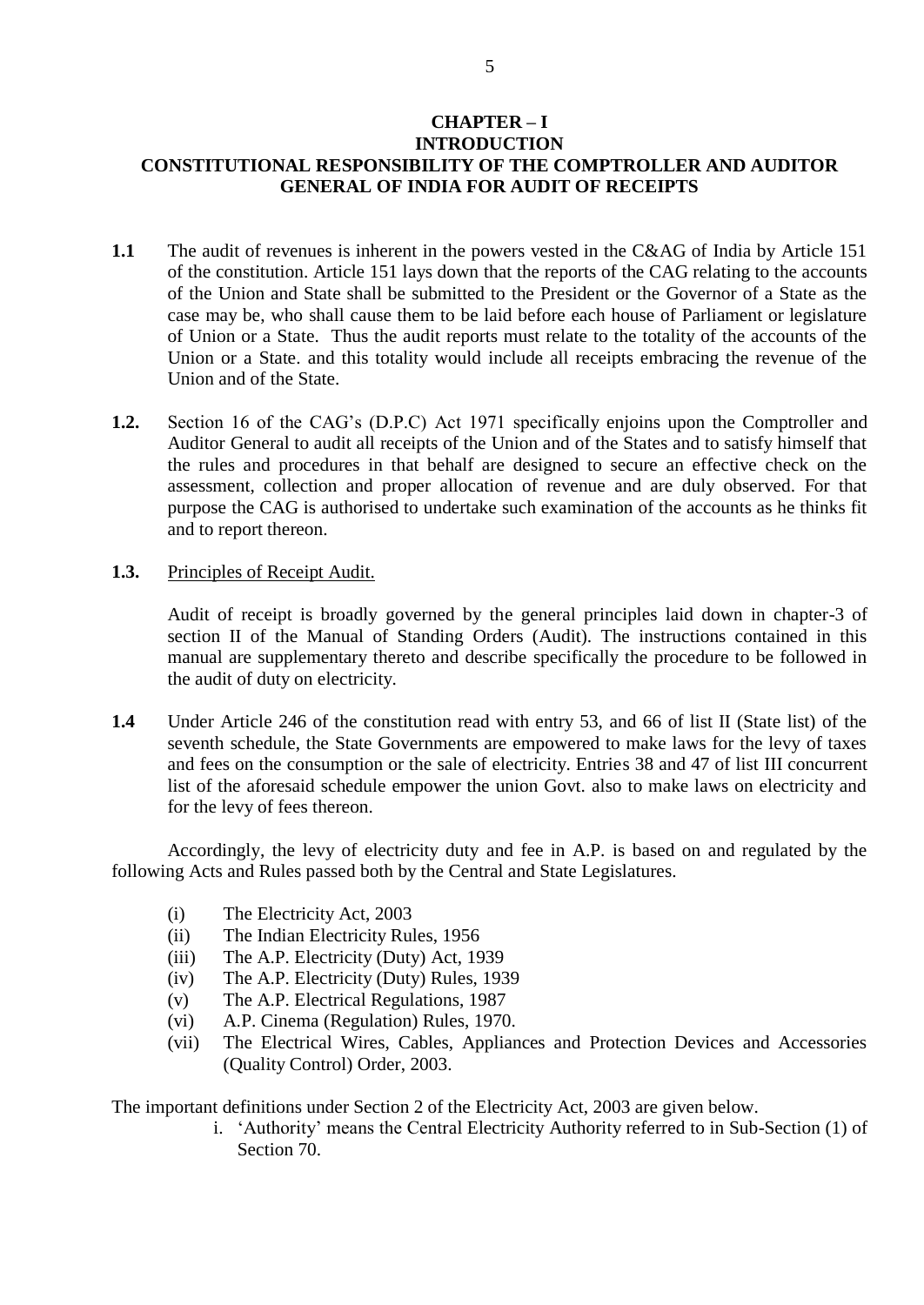- ii. 'Board' means a State Electricity Board, constituted before the commencement of Electricity Act 2003 under Sub-Section (1) of Section (5) of the Electricity (Supply) Act, 1948 (54 of 1948).
- iii. 'Captive Generating Plant' means a power plant set up by any person to generate electricity primarily for his own use and includes a power plant set up by any Cooperative Society or associations of persons for generating electricity primarily for use of members of such Co-operative Society or associations.
- iv. 'Company' means a company formed and registered under the Companies Act 1956 (1 of 1956) and includes any body corporate under a Central, State or Provincial Act.
- v. 'Consumer' means any person who is supplied with electricity for his own use by a licensee or the Government or by any other person engaged in the business of supplying electricity to the public under this Act or any other law for the time being connected for the purpose of receiving electricity with the works of licensee, the Government or such other person as the case may be.
- vi. 'Electrical Inspector' means a person appointed as such by the appropriate Government under Sub-Section (1) of Section 162 and also includes Chief Electrical Inspector.
- vii. 'Electricity' means electrical energy a) generated, transmitted, supplied or traded for any purpose or b) used for any purpose except for transmission of a message.
- viii. 'License' means a license granted to any person a) to transmit electricity as a transmission licensee or b) to distribute electricity as a distribution licensee or c) to undertake trading in electricity as an electricity trader, in any area as may be specified in the license.
	- ix. 'Licensee' means a person who has been granted a license.

#### **1.5. AUDITING STANDARDS**

Auditing Standards prescribe the norms of principles and practices, which the Auditors are expected to follow in the conduct of Audit. They provide minimum guidance to the Auditor that helps determine the extent of auditing steps and procedures that should be applied in; the audit and constitute the criteria or yardstick against which the quality of audit results are evaluated.

The norms of Principles and Procedures to be followed by Audit are prescribed in "Auditing Standards" (2nd Edition, 2002) which*, inter-alia,* include the following:

**A) Basic Postulates**: The basic postulates for auditing standards are basic assumptions, consistent premises, logical principles and requirements which help in developing auditing standards and serve the auditors in forming their opinions and report on particularly in cases where no specific standards apply.

The Basic Postulates are:

1) The Supreme Audit Institution of India (SAI) should comply with the International Organisation of Supreme Audit Institutions (INTOSAI) auditing standards in all matters that are deemed material.

2) The SAI should apply its own judgement to the diverse situations that arise in the course of Government auditing.

3) With increased public consciousness, the demand for public accountability of persons or entities managing public resources has become increasingly evident so that there is a need for the accountability process to be in place and operating effectively.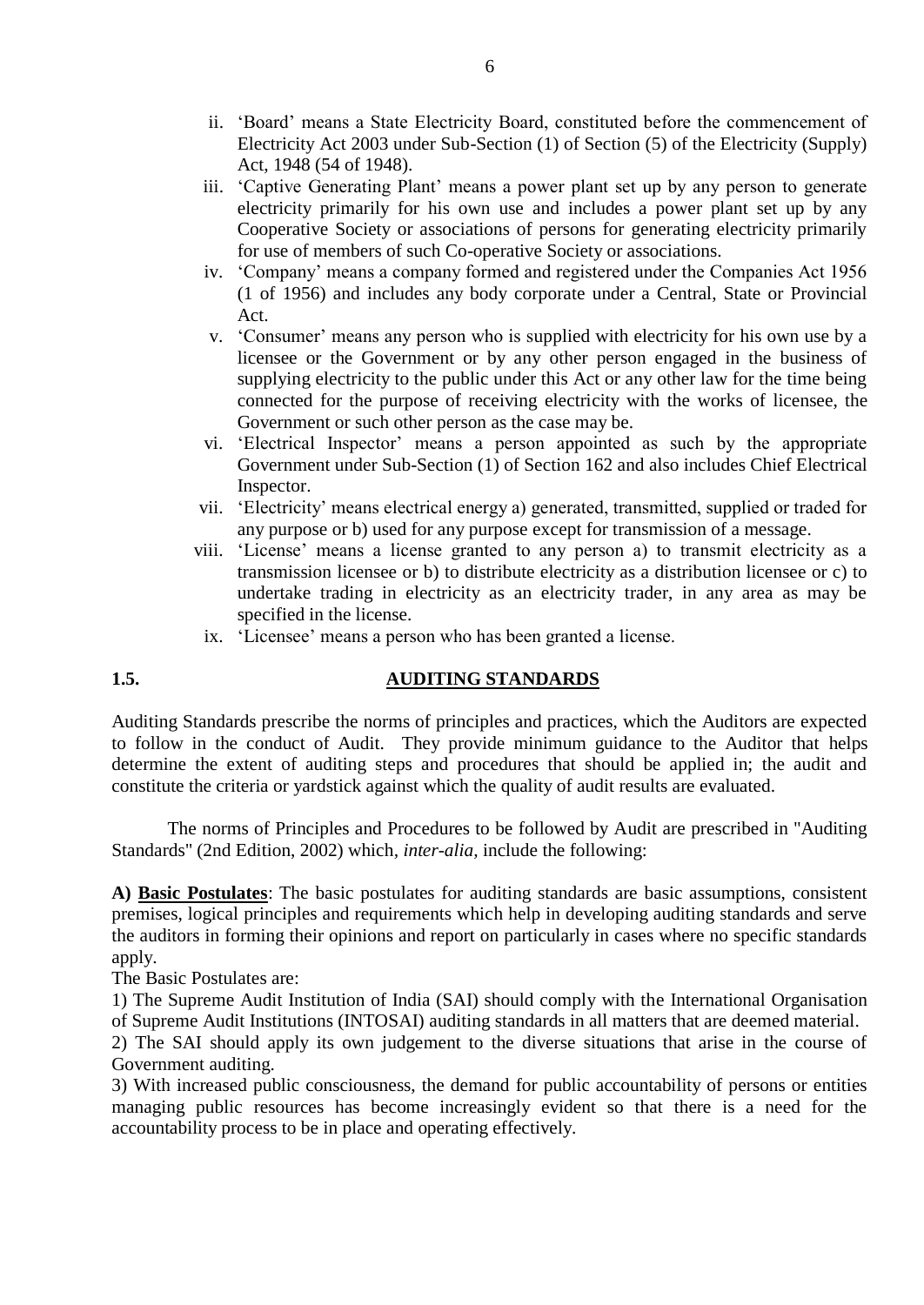4) Development of adequate information, control, evaluation and reporting systems within the Government will facilitate the accountability process, Management is responsible for correctness and sufficiency of the form and content of the financial reports and other information.

5) Appropriate authorities should ensure the promulgation of acceptable accounting standards for financial reporting and disclosure relevant to the needs of the Government, and audited entities should develop specific and measurable objectives and performance targets.

6) Consistent application of acceptable accounting standards should result in the fair presentation of the financial position and the results of operations.

7) The existence of an adequate system of internal control minimises the risk of errors and irregularities.

8) Legislative enactments would facilitate the co-operation of audited entities in maintaining and providing access to all relevant data necessary for a comprehensive assessment of the activities under audit.

9) All audit activities should be within the SAIs audit mandate.

10) SAIs should work towards improving techniques for auditing the validity of performance measures

11) SAIs should avoid conflict of interest between the auditor and entity under audit.

**B) General Standards**: 1)The general auditing standards describe the qualifications of the auditor and the auditing institution so that they may carry out the tasks of field and reporting standards in a competent and effective manner. These standards apply to all types of audit for both auditor and audit institutions. While auditing, the auditor should be independent, competent and due care should be taken in planning, specifying, gathering and evaluating evidence and in reporting on findings, conclusions and recommendations.

2) The legal mandate provided in the Comptroller and Auditor General's (Duties, Powers and Conditions of Service) Act, 1971 provides for full and free access for the CAG and his auditors to all premises and records relevant to audited entities and their operations and provides adequate powers to the CAG to obtain relevant information from persons or entities possessing it.

3) The audit department seek to create among audited entities an understanding of its role and function, with a view to maintaining amicable relationships with them. Good relationships can help the SAI to obtain information freely and frankly and to conduct discussions in an atmosphere of mutual respect and understanding.

**C) Field standards** (1): The purpose of field standards is to establish the criteria or overall framework for the purposeful, systematic and balanced steps or actions that the auditor has to follow. These steps and actions represent the rules of investigation that the auditor, as a seeker of audit evidence, implements to achieve a specific result.

(2) The field standards establish the framework for conducting and managing audit work. They are related to the general auditing standards, which set out the basic requirements for undertaking the tasks covered by the field standards. They are also related to reporting standards, which cover the communication aspect of auditing, as the results from carrying out the field standards constitute the main source for the contents of the opinion or report.

(3). The field standards applicable to all types of audit are:

a). The auditor should plan the audit in a manner, which ensures that an audit of high quality is carried out in an economic, efficient and effective way and in a timely manner.

b). The work of the audit staff at each level and audit phase should be properly supervised during the audit; and a senior member of the audit staff should review documented work.

c). The auditor, in determining the extent and scope of the audit, should study and evaluate the reliability of internal control.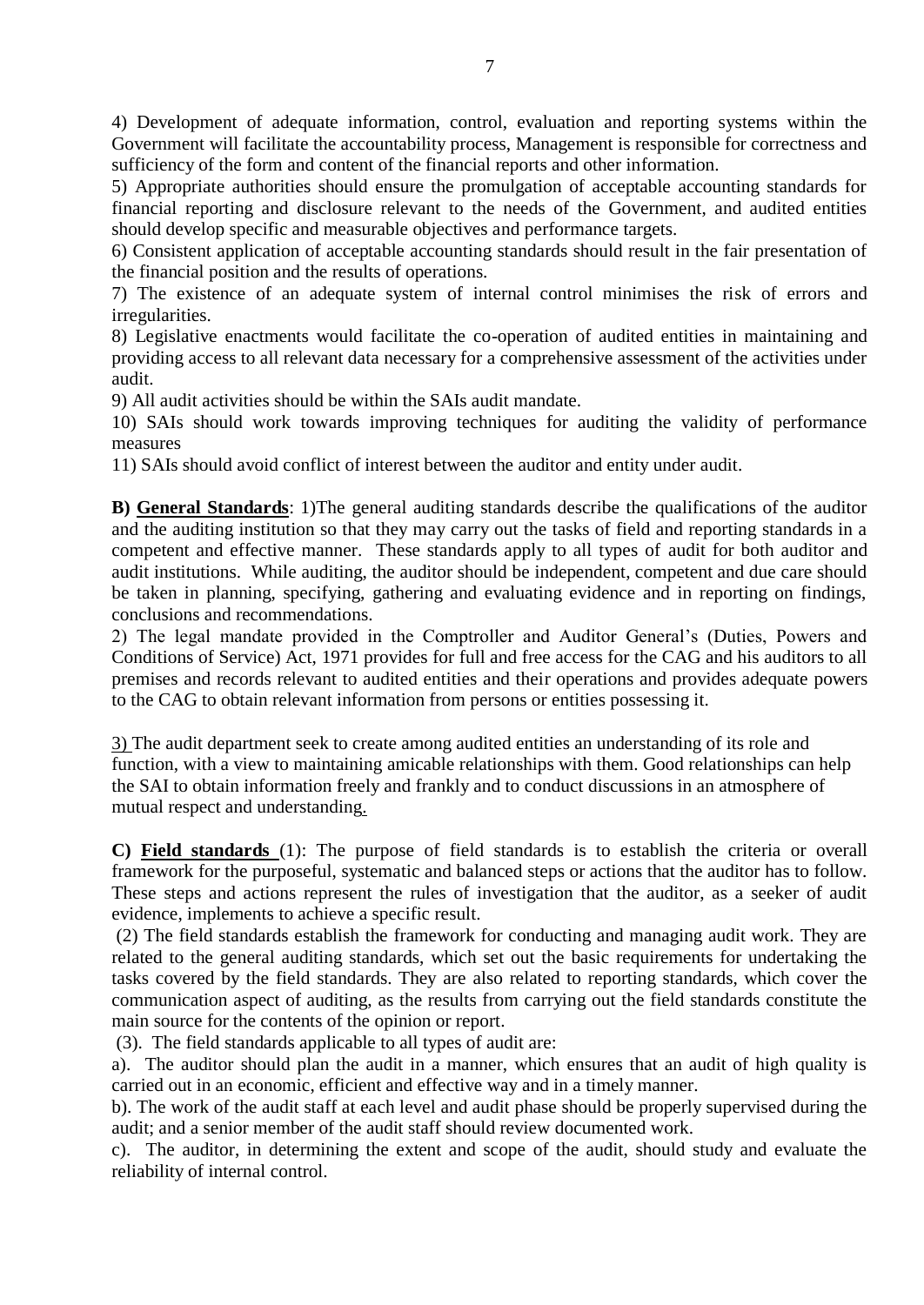**i) Planning:** The auditor should plan the audit in a manner, which ensures that an audit of high quality is carried out without wastage of resources in an economic, efficient and effective way in a timely manner.

1) the following planning steps are normally included in an audit:

a). Collect information about the audited entity and its organisation in order to assess risk and to determine materiality:

b). Define the objective and scope of the audit:

c). Undertake preliminary analysis to determine the approach to be adopted and the nature and extent of enquiries to be made later.

d). Highlight special problems foreseen when planning the audit:

e). Prepare a budget and a schedule for the audit:

f). Identify staff requirements and a team for the audit: and

g). Familiarise the audited entity about the scope, objectives and the assessment criteria of the audit and discuss with them as necessary.

**ii). Supervision**:- The work of audit staff at each level and audit phase should be properly supervised during audit, and a senior member should review documented work.

1) The following paragraphs explain supervision and review as an auditing standard.

A) Supervision is essential to ensure the fulfillment of audit objectives and the maintenance of the quality of the audit work. Proper supervision and control is therefore necessary in all cases, regardless of the competence of individual auditors.

B) Supervision should be directed both to the substance and to the method of auditing. It involves ensuring that:

a. The members of the audit team have a clear and consistent understanding of the audit plan.

b. The audit is carried out in accordance with the auditing standards and practices of the SAI.

c. The audit plan and action steps specified in that plan are followed unless a variation is authorised.

d. Working papers contain evidence adequately supporting all conclusions, recommendations and opinions

e. The auditor achieves the stated audit objectives and

f. The audit report includes the audit conclusions, recommendations and opinions, as appropriate.

2) All audit work should be reviewed by a senior member of the audit staff before the audit opinions or reports are finalised. It should be carried out as each part of the audit progresses. Review bring more than one level of experience and judgement to the audit task and should ensure that:

a. All evaluations and conclusions are soundly based and are supported by competent, relevant and reasonable audit evidence as the foundation for the final audit opinion or report.

b. All errors, deficiencies and unusual matters have been properly identified, documented and either satisfactorily resolved or brought to the attention of a more senior SAI officer, and

c. Changes and improvements necessary to the conduct of future audits are identified, recorded and taken into account in later audit plans and in staff development activities.

3) This standard emphasis's the importance of involvement of each higher level of supervision and does not in any way absolve the lower levels of audit staff carrying out field investigations from any negligence in carrying out assigned duties.

**iii) Study & Evaluation of Internal Control:** The auditor, in determining the extent and scope of the audit, should study and evaluate the reliability of internal control and depend on the objectives of the audit and on the degree of reliance intended. Where accounting or other information systems are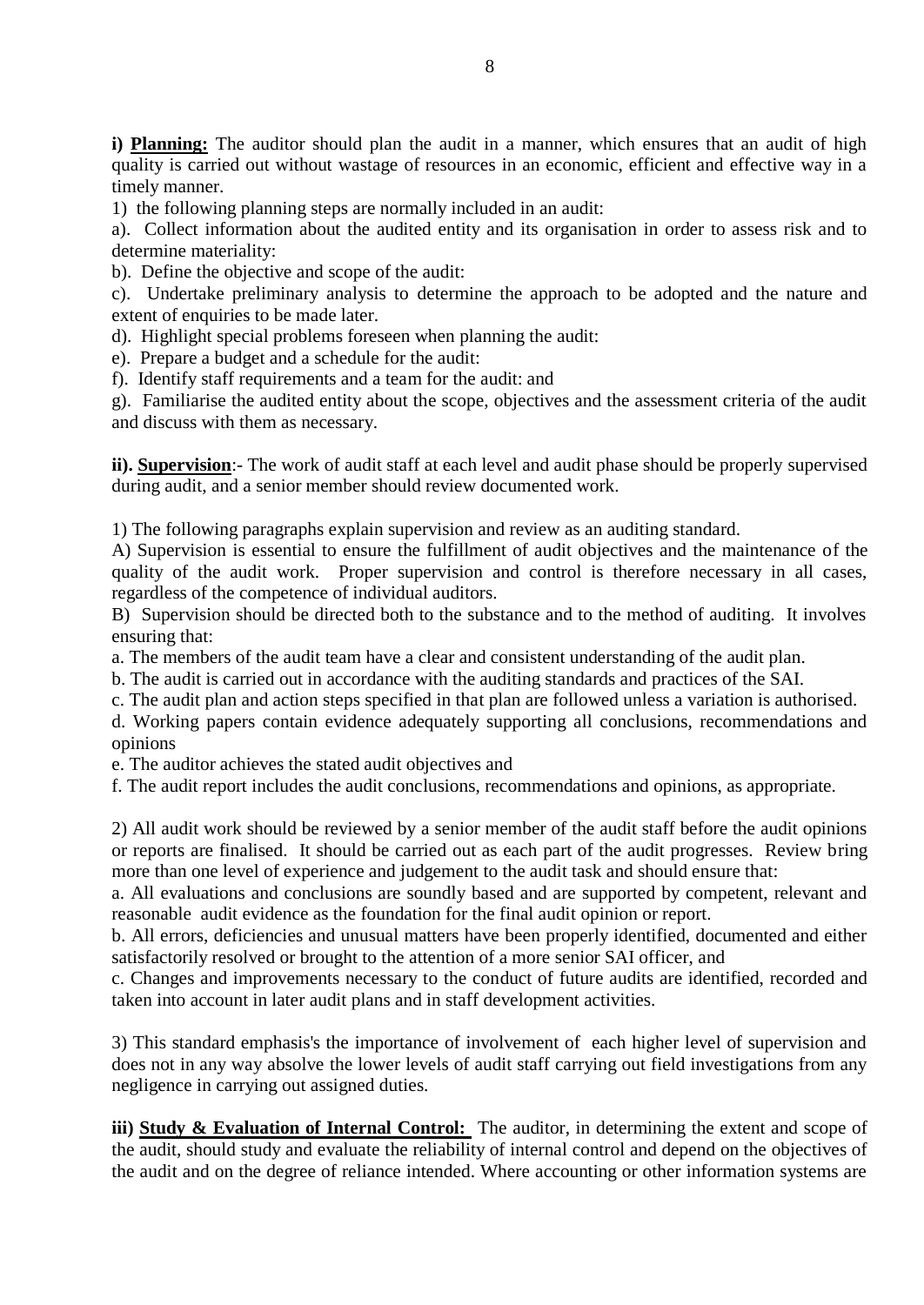computerized, the auditor should determine whether internal controls are functioning properly to ensure the integrity, reliability and completeness of the data.

**iv) Compliance with Applicable laws and regulations:** In performance audit an assessment should be made of compliance with applicable laws and regulations when necessary to satisfy the audit objectives. The auditor should provide reasonable assurance to detecting illegal acts that could significantly affect audit objectives and should be alert to situation or transaction that could be indicative of illegal acts that may have an indirect effect on the audit reports.

The following paragraphs explain compliance as an auditing standard.

1) Reviewing compliance with laws and regulations is especially important when auditing

government programs because decision-makers need to know if the laws and regulations are being followed, whether they are having the desired results, and, if not, what revisions are necessary.

Additionally government organisations, programs, services, activities, and functions are created by laws and are subject to more specific rules and regulations.

2) Those planning the audit need to be knowledgeable of the compliance requirements that apply to the entity being audited. Because the laws and regulations that may apply to a specific audit are often numerous, the auditors need to exercise professional judgement in determining those laws and regulations that might have a significant impact on the audit objectives.

3) The auditor also should be alert to situations or transactions that could be indicative of illegal acts that may indirectly impact the results of the audit. When audit steps and procedures indicate that illegal acts have or may have occurred, the auditor needs to determine the extent to which these acts affect the audit results

4) In conducting audits in accordance with this standard, the auditors should choose and perform audit steps and procedures that, in their professional judgement, are appropriate in the circumstances. These audit steps and procedures should be designed to obtain sufficient, competent, and relevant evidence that will provide a reasonable basis for their judgement and conclusions.

5) Generally, management is responsible for establishing an effective system of internal controls to ensure compliance with laws and regulations. In designing steps and procedures to test or assess compliance, auditors should evaluate the entity's internal controls and assess the risk that the control structure might not prevent or detect non-compliance.

6) Without affecting the SAI's independence, the auditors should exercise due professional care and caution in extending audit steps and procedures relative to illegal acts so as not to interfere with potential future investigations or legal proceedings. Due care would include considering the concerned laws and relevant legal implications through appropriate forum to determine the audit steps and procedures to be followed.

**v) Audit Evidence:** Competent, relevant and reasonable evidence should be obtained to support the auditors judgment and conclusions regarding organization, programme, activity or function under audit.

The following paragraphs explain audit evidence as an auditing standard.

1) The audit findings, conclusions and recommendations must be based on evidence. Since auditors seldom have the opportunity of considering all information about the audited entity, it is crucial that the data collection and sampling techniques are carefully chosen. When computer-based system data are an important part of the audit and the data reliability is crucial to accomplishing the audit objective, auditors need to satisfy themselves that the data are reliable and relevant.

2.) Auditor should adequately document the audit evidence in working papers, including the basis and extent of the planning, work performed and the findings of the audit. Working papers should contain sufficient information to enable an experienced auditor having no previous connection with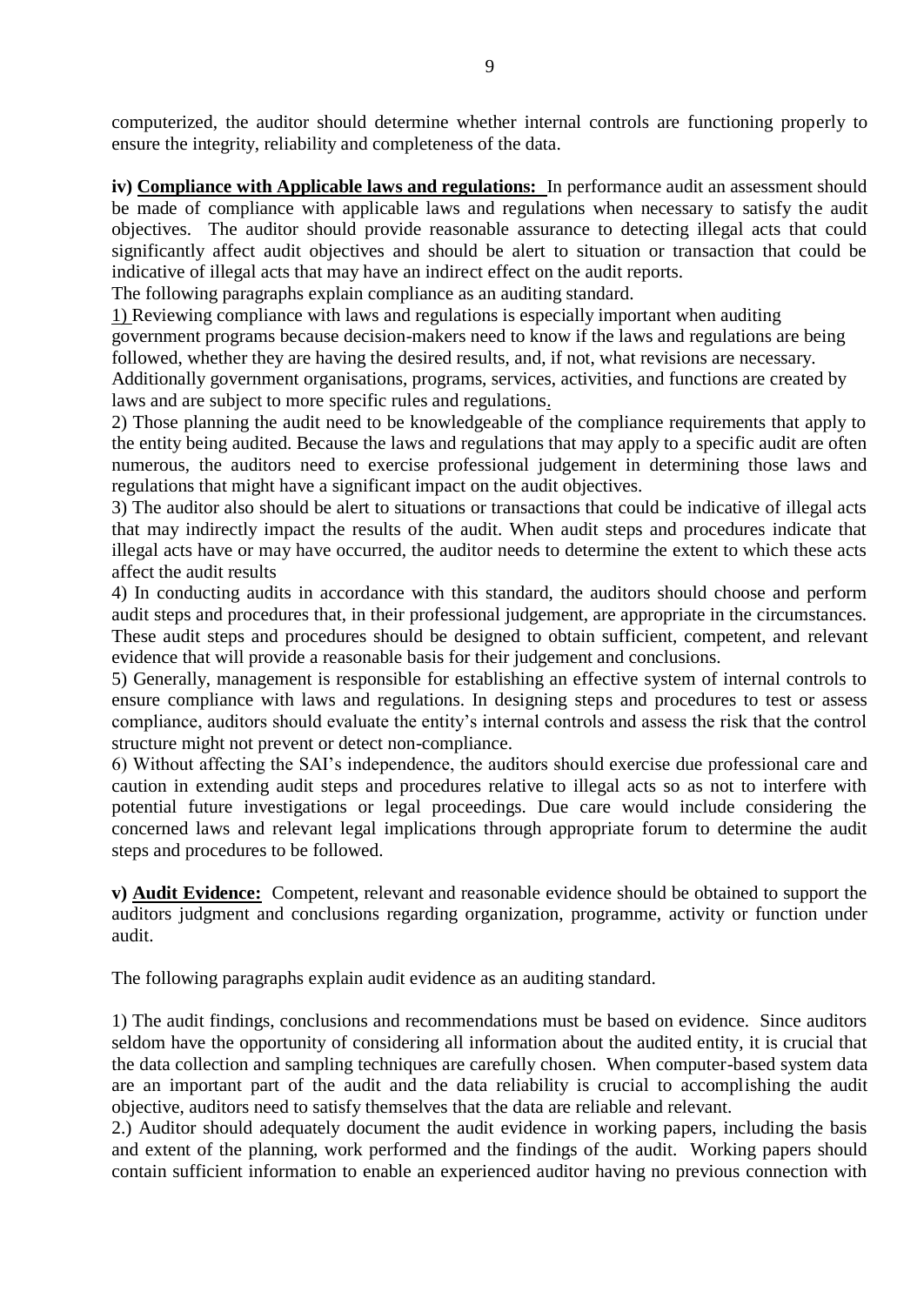the audit to ascertain from them the evidence that supports the auditor's significant findings and conclusions.

3.) Adequate documentation is important for several reasons, It will:

a. Confirm and support the auditor's opinions and reports

b. Increase the efficiency and effectiveness of the audit.

c. Serve as a source of information for preparing reports or answering any enquiries from the audited entity or from any other party.

- d. Serve as evidence of the auditor's compliance with Auditing Standards
- e. Facilitate planning and supervision.
- f. Help the auditor's professional development.
- g. Help to ensure that delegated work has been satisfactorily performed, and
- h. Provide evidence of work done for future reference.

4.) The auditor should bear in mind that the content and arrangement of the working papers reflect the degree of the auditor's proficiency, experience and knowledge.

**vi). Analysis of Financial Statements:** In all types of audit when applicable auditor should analyse the financial statement to establish whether applicable accounting standards for financial reporting and disclosure are complied with and should perform to such degree that a rational basis is obtained to express an opinion on financial statements.

The auditor should thoroughly analyse the financial statements and ascertain whether:

a). Financial statements are prepared in accordance with acceptable accounting standards;

b). Financial statements are presented with due consideration to the circumstances of the audited entity;

- c). Sufficient disclosures are presented about various elements of financial statements; and
- d). The various elements of financial statements are properly evaluated, measured and presented.

The methods and techniques of financial analysis depend to a large degree on the nature, scope and objective of the audit, and on the knowledge and judgement of the auditor.

2). Where the SAI is required to report on the execution of budgetary laws, the audit should include:

a). For revenue accounts, ascertaining whether forecasts are those of the initial budget, and whether the audits of taxes, rates and duties recorded, and imputed receipts, can be carried out by comparison with the annual financial statements of the audited activity;

b). For expenditure accounts, verifying credits to assist budgets, adjustment laws and, for carryovers, the previous year's financial statements.

3.) Where the SAI is required to report on systems of tax administration or systems for realising nontax receipts, along with a systems study and analysis of realisation of revenue/receipts, detection of individual errors in both assessments and collection is essential to highlight audit assertions regarding the system defects and comment on their efficiency to ensure compliance.

**D) Reporting Standards**: 1). On the completion of each audit assignment, the Auditor should prepare a written report setting out the audit observations and conclusions in an appropriate form; its content should be easy to understand, free from ambiguity and supported by sufficient, competent and relevant audit evidence and be independent, objective, fair, complete, accurate, constructive and concise.

2). With regard to fraudulent practice or serious financial irregularities detected during audit or examined by audit, a written report should be prepared. This report should indicate the scope of audit, main findings, total amount involved, modus operandi of the fraud or the irregularity, accountability for the same and recommendations for improvement of internal control system, fraud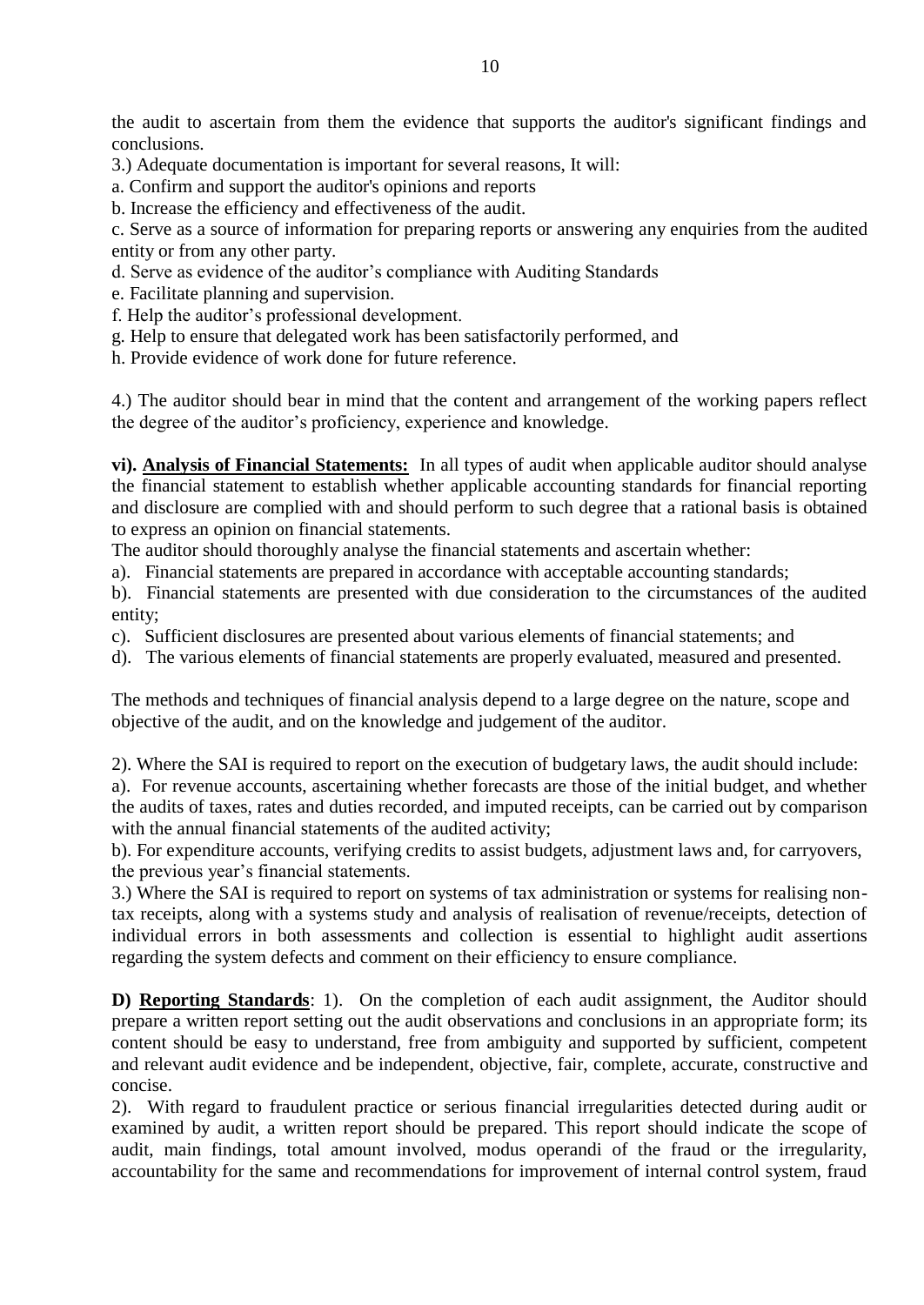prevention and detection measures to safeguard against recurrence of fraud/serious financial irregularity.

3). The audit report should be complete. This requires that the report contains all pertinent information needed to satisfy the audit objectives, and to promote an adequate and correct understanding of the matter reported. It also means including appropriate background information.

4). In most cases, a single example of a deficiency is not sufficient to support a broad conclusion or a related recommendation. All that it supports is that a deviation, an error or a weakness existed. However, except as necessary, detailed supporting data need not be included in the report.

5). Accuracy requires that the evidence presented is true and the conclusions be correctly portrayed. The conclusions should flow from the evidence. The need for accuracy is based on the need to assure the users that what is reported is credible and reliable.

6). The report should include only information, findings and conclusions that are supported by competent and relevant evidence in the auditor's working papers. Reported evidence should demonstrate the correctness and reasonableness of the matters reported.

7). Correct portrayal means describing accurately the audit scope and methodology and presenting findings and conclusions in a manner consistent with the scope of audit work.

8). Objectivity requires that the presentation through out the report be balanced in content and tone. The audit report should be fair and not be misleading and should place the audit results in proper perspective. This means presenting the audit results impartially and guarding against the tendency to exaggerate or over emphasise deficient performance. In describing shortcomings in performance, the Auditor should present the explanation of the audited entity and stray instances of deviation should not be used to reach broad conclusions.

9). The tone of reports should encourage decision-makers to act on the auditor's findings and recommendations. Although findings should be presented clearly and forthrightly, the auditor should keep in mind that one of the objectives is to persuade and this can best be done by avoiding language that generate defensiveness and opposition.

10). Being convincing requires that the audit results be presented persuasively and the conclusions and recommendation followed logically from the facts presented. The information presented should be sufficient to convince the readers to recognise the validity of the findings and reasonableness of audit conclusions. A convincing report can help focus the attention of management on matters that need attention and help stimulate correction.

11). Clarity requires that the report be easy to read and understand. Use of non-technical language is essential. Wherever technical terms and unfamiliar abbreviations are used, they should be clearly defined. Both logical Organisation of the material and precision in stating the facts and in drawing conclusions significantly contribute to clarity and understanding. Appropriate visual aids (such as photographs, charts, graphs and maps etc.,) should be used to clarify and summarise complex material.

12). Being concise requires that the report is not longer than necessary to convey the audit opinion and conclusions. Too much of details detracts from the report and conceals the audit opinion and conclusions and confuses the readers. Complete and concise reports are likely to receive greater attention.

13). Being constructive requires that the report also includes well thought out suggestions, in broad terms, for improvements, rather than how to achieve them. In presenting the suggestions due regard should be paid to the requirements of rules and orders, operational constraints and the prevailing milieu. The suggestions should be discussed with sufficiently high level functionaries of the entities and as far as possible, their acceptances obtained before these are incorporated in the report.

14). Timeliness requires that the audit report should be made available promptly to be of utmost use to all users, particularly to the auditee organisations and/ or Government who have to take requisite action.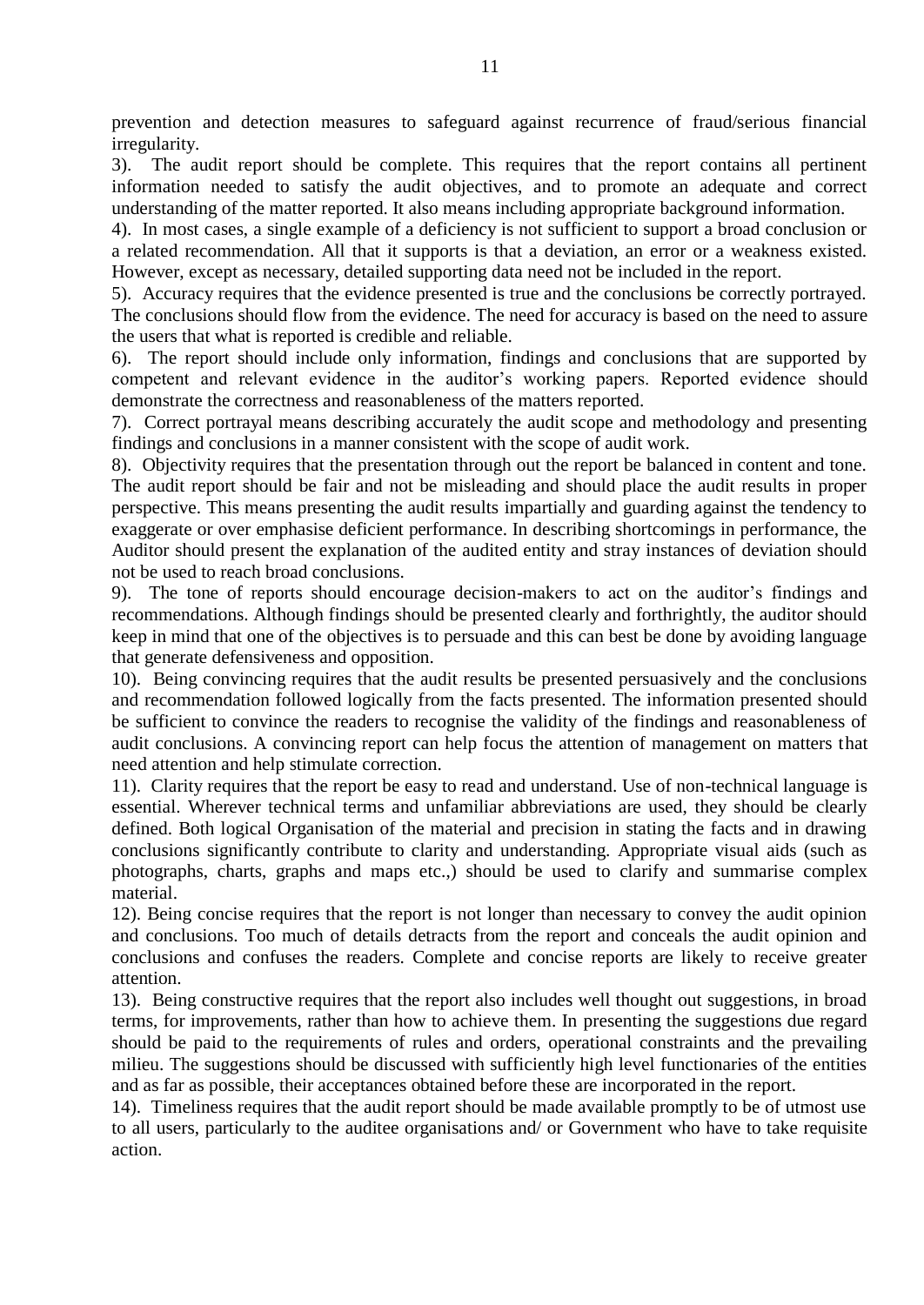## **ORGANISATIONAL SET UP**

**2.1** The Andhra Pradesh Government in the Energy Department administers the provision of the Acts and Rules mentioned above through the Chief Electrical Inspector to Government of Andhra Pradesh, Hyderabad, who is the Head of the department in the rank of Chief Engineer. He is assisted by Deputy Chief Electrical Inspectors, Electrical Inspectors who hold Regional charges in Andhra Pradesh. At present, there are six inspecting Divisions located with three Headquarters at Hyderabad, and one each at Kurnool, Visakhapatnam and Vijayawada. These divisions are further sub-divided into Sub-divisions. There are 25 sub-divisions under control of above six divisions. Each subdivision is headed by Deputy Electrical Inspector who is assisted by Assistant Electrical Inspectors.

**2.2.** Functions : The A.P. Electrical Inspectorate is responsible for enforcement of the various provisions, under the Electricity Act, Indian Electricity Rules, A.P. Cinema (Regulation) Rules, A.P. Electrical Appliances quality control order, A.P. Electrical Licencing Regulations; and A.P.Electricity duty Act and Rules in the State.

The work or functions of the Inspectorate covers the following.

- 1. Statutory inspections of the Electrical Installations of the licensees and sanction holders for assessing Electricity Duty.
- 2. Scrutiny of the fresh proposals of drawings High Voltage (H.V) and Extra High Voltage (E.H.V) electrical installations of the consumers as well as additions and alternations to the existing installations under Rule 63 of Indian Electricity Rules, 1956.
- 3. Inspection and issue of Statutory approvals for items covered under item(2) above.
- 4. Annual inspections of all H.V. and E.H.V. consumers installations in a phased progamme under rule 46 of Indian Electricity rules 1956.
- 5. Scrutiny of proposals for the installations of Neon signs and X-ray plants and inspections and issue of approvals as per Rule 71 & 73 of Indian Electricity Rules 1956.
- 6. Inspection of temporary installations concerned with exhibitions and public functions to ensure and certify that the installations are free from danger under section 54 of Electricity Act 2003.
- 7. Administration of A.P.Electricity duty Act 1939.
- 8. Scrutiny of proposals for the Electrical Installations of new and existing cinemas and videos inspections and issue of Electrical and fire certificates under A.P.Cinemas (Regulations) Rules 1970.
- 9. Investigation of fatal and non-fatal electrical accidents and reporting to the Government in cases of multiple fatal electrical accidents and suggestions to the supplier for minimizing number of accidents.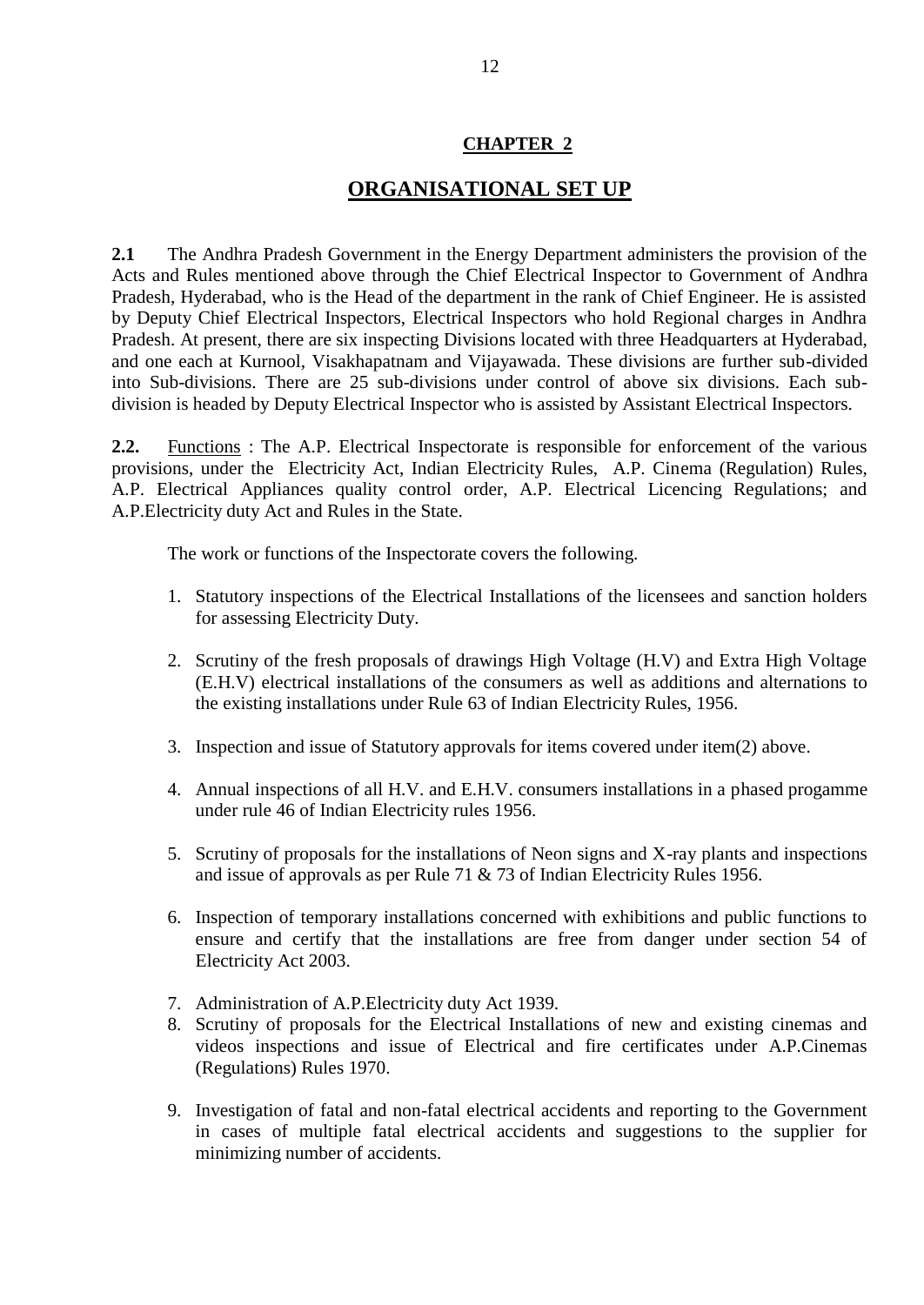- 10. Issue of Electrical contractors licenses and competency certificates and permits to supervisors and wiremen.
- 11. Testing of R.S.S. meters, energy meters, rubber gloves, transformers oil samples, grade oil testing power of factor meter, trivector meter , frequency meter, ammeter, voltmeter, Energy meter, fire-extinguisher is being carried out at standard laboratory. Testing of customers' installations is carried out for leakage and also insulation resistance value of the equipment, at consumers, premises on consumers request at consumers cost.
- 12. Testing of Household electrical appliances covered quality control orders in the Standards Laboratory at Musheerabad.
- 13. Implementation of electrical wires, cables, appliances and Protection Devices and Accessories (Quality Control) Order, 2003.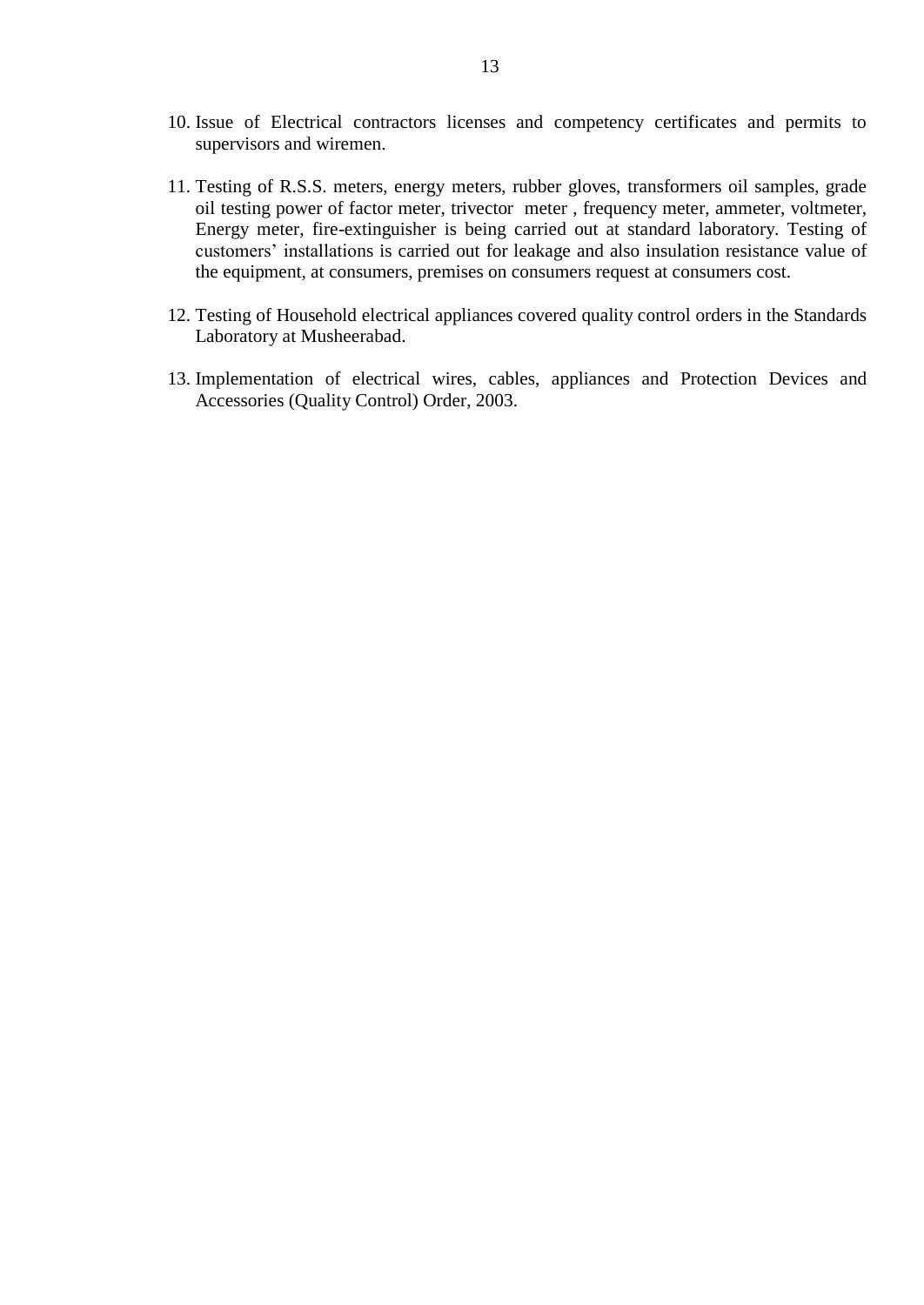| <b>ORGANISATIONAL CHART</b>                                                |                          |                                 |                         |                       |                            |                            |
|----------------------------------------------------------------------------|--------------------------|---------------------------------|-------------------------|-----------------------|----------------------------|----------------------------|
| CHIEF ELECTRICAL INSPECTOR TO THE GOVERNEMENT OF ANDHRA PRADESH, HYDERABAD |                          |                                 |                         |                       |                            |                            |
|                                                                            |                          |                                 |                         |                       |                            |                            |
| A. Deputy                                                                  | <b>B.</b> Deputy Chief   | C. Deputy Chief Electrical      | D. Electrical           | E. Electrical         | F. Electrical Inspector,   | G. Electrical              |
| Electrical                                                                 | Electrical               | Inspector to the Government     | Inspector, Hyderabad    | Inspector,            | Visakhapatnam              | Inspector,                 |
| Inspector,                                                                 | Inspector to the         | of AP., Hyderabad Rural.        |                         | Kurnool               |                            | Vijayawada                 |
| Technical                                                                  | Government of            |                                 |                         |                       |                            |                            |
|                                                                            | AP.Hyderabad             |                                 |                         |                       |                            |                            |
| Discharging                                                                | Deputy                   | Deputy Electrical Inspectors at | Deputy Electrical       | Deputy                | Deputy Electrical          | Deputy Electrical          |
| duties as                                                                  | Electrical               | Medak-I<br>a.                   | Inspectors at           | Electrical            | Inspectors at              | Inspectors at              |
| PA to the                                                                  | Inspectors at            | b.<br>Medak-II                  | a. Hyderabad            | Inspectors at         | Visakhapatnam<br>a.        | Vijayawada<br>a.           |
| <b>CEIG</b>                                                                | Ranga<br>a)              | Karimnagar<br>c.                | Secunderabad<br>$h_{-}$ | a. Kurool             | Vizianagaram<br>b.         | Krishana<br>$\mathbf{b}$ . |
|                                                                            | Reddy-I                  | d.<br>Warangal                  |                         | Kadapa<br>$b_{\cdot}$ | Rajamundry<br>c.           | East                       |
|                                                                            | Ranga<br>b)              | Nizamabad<br>e.                 | Deputy Electrical       | Nellore               | Kakinada<br>$\mathbf{d}$ . | Guntur<br>c.               |
|                                                                            | Reddy-II                 | f.<br>Mahaboobnagar             | Inspector standard      | Tirupathi<br>d.       |                            | Guntur<br>d.               |
|                                                                            | Ranga<br>$\mathbf{c})$   |                                 | laboratory and          |                       |                            | West                       |
|                                                                            | Reddy-III                |                                 | cinemas.                |                       |                            | Eluru<br>e.                |
|                                                                            | Nalgonda<br>$\mathbf{d}$ |                                 |                         |                       |                            |                            |
|                                                                            |                          |                                 | Above offices are in    |                       |                            |                            |
|                                                                            |                          |                                 | the office of the       |                       |                            |                            |
|                                                                            |                          |                                 | CEIG, Hyderabad         |                       |                            |                            |
|                                                                            |                          |                                 |                         |                       |                            |                            |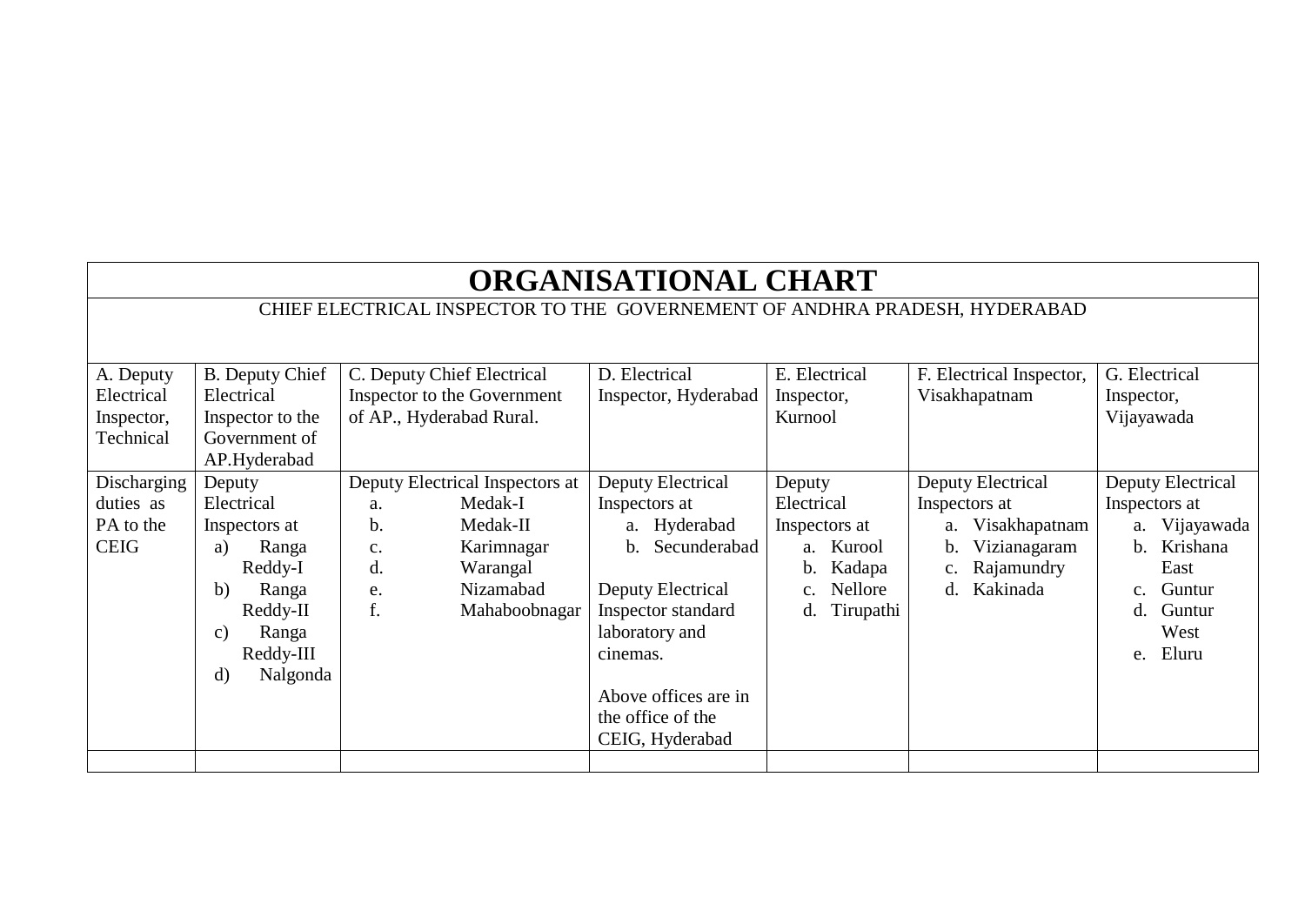## **LEVY OF ELECTRICITY DUTY**

**3.1** According to section 3(1) of A.P. Electricity Duty Act, 1939, every licensee in the State of Andhra Pradesh shall pay every month to the State Government in the prescribed manner, a duty calculated at the rate of six paise per unit of energy, on and in respect of all sales of energy (expect sales to the Central Government for consumption by that Government) effected by the licensee during the previous month at a price of more than 12 paise per unit (and on and in respect of all energy which was consumed by the licensee during the previous month for the purposes other than these connected with the construction, maintenance and operation of his Electrical undertaking and which, if sold to private consumer under like conditions would have fetched a price of more than twelve paise per unit).

**3.2** As per section 3(2) of the Act *ibid* a licensee shall be exempt from the duty under sub section (1) in any months, if in the previous month the total sales of energy effected by him at whatever price together with the energy consumed by him for purposes other than those connected with the construction maintenance and operation of his electrical undertaking did not exceed 16,666 units.

Provided that if at the end of the financial year, it is found that in such year the total sales of energy effected by the licensee at whatever price together with the energy consumed by him for purposes, other than these connected with construction, maintenance and operation of his electrical undertaking were not less than 2,00,000 units, the licensee shall pay the duty in respect of any month or months comprised in such year in which the total of the sales and of the consumption as aforesaid did not exceed 16,666 units.

**3.3** As per G.O.Ms No: 117 Energy (RES), 13<sup>th</sup> October 2003. The Government of Andhra Pradesh shall levy duty with effect from, the  $17<sup>th</sup>$  July, 2003 at the rate of 25 paise per unit on the power generated or consumed or sold by the consumers who have captive generating sets of aggregate capacity of 1000KVA and above.

**3.4** As per G.O.Ms No: 123 energy (PR-III) 28<sup>th</sup> October 2003. The Government of Andhra Pradesh shall exempt permanently from payment of electricity duty payable under sub-section (1) of section 3B of the said Act the units of Ferro Alloys in Andhra Pradesh in respect of power generated and consumed by them, subject to the condition that the electricity generated shall be used fully by them only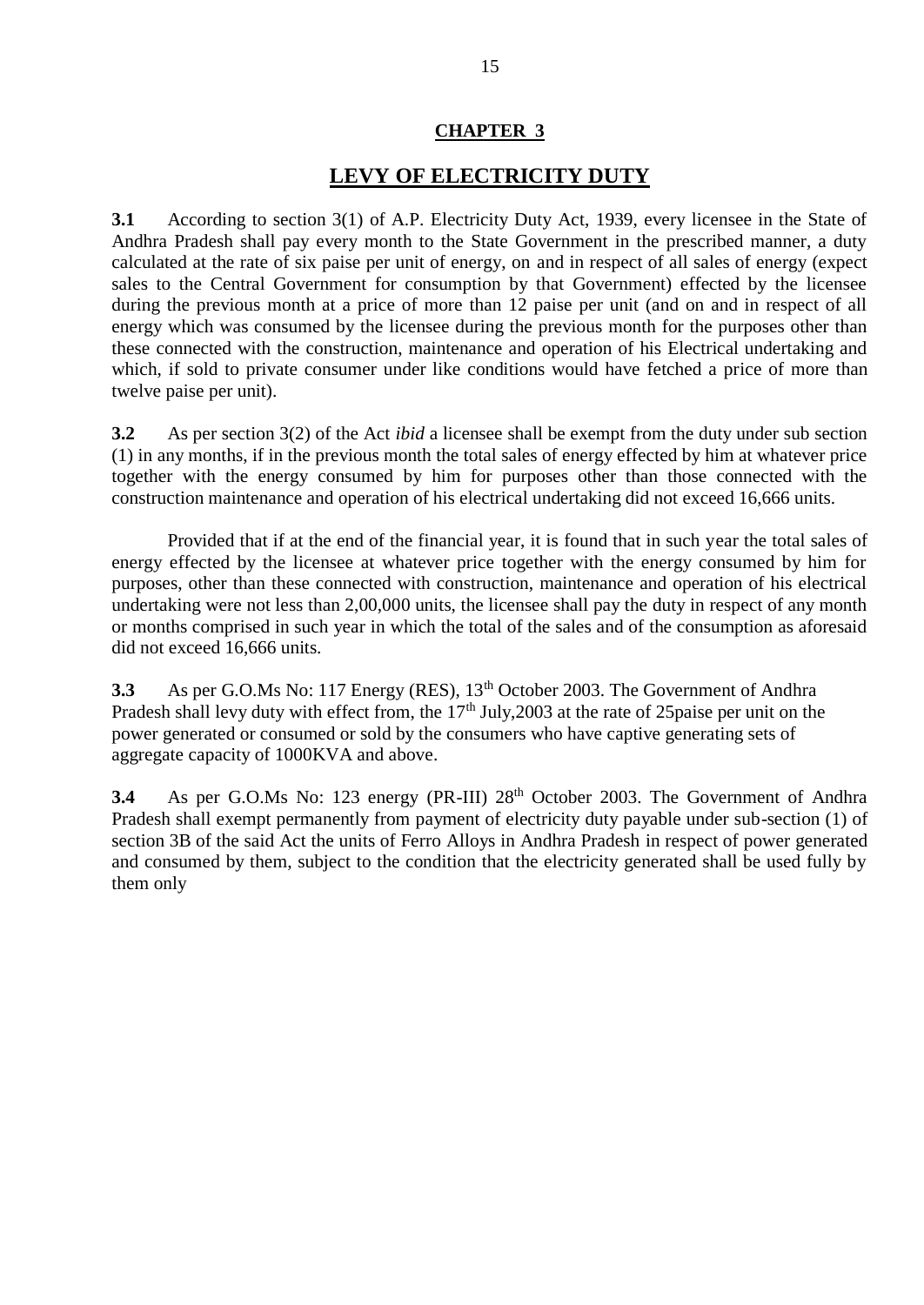#### **CALCULATION OF ELECTRICITY DUTY**

**4.1** As per section 3 (1) of A.P.Electricity duty Act 1939 duty is to be calculated at six paise per unit of energy on and in respect of all sales of energy.

Where the tariff does not involve metered supply of energy, the license shall compute the supply on a basic approved by the Chief Electrical Inspector to Government or shall provide and maintain a suitable metering equipment.

Provided further that where the charges payable by a consumer are not calculated solely on the number of units of energy actually supplied to him, the number of units of energy to the consumer shall be computed as that which according to the Tariff of the licensee will be equivalent to the amount realised by him from the consumer.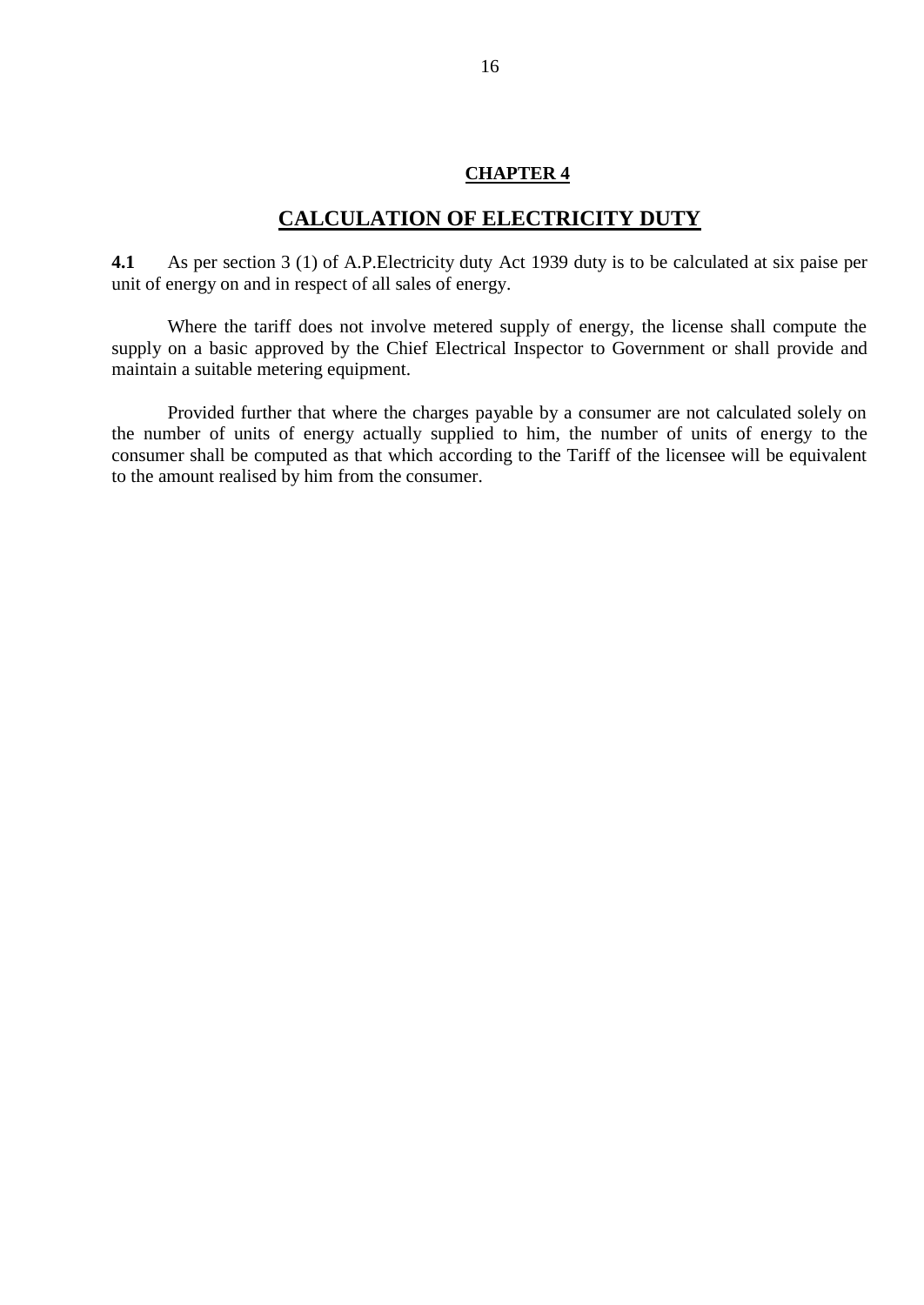## **MAINTENANCE OF RECORDS**

#### **5.1** Records maintained in the office of the Deputy Electrical Inspector

The following records are maintained in the Office of the Deputy. Electrical Inspector.

- 1. Consolidated revenue register: It is posted from treasury challans in respect of all types of fees and electricity duty received in his office.
- 2. Medium and High Tension Installation Registers.
- 3. Cinema Register.
- 4. General Register of Inspection.
- 5. Periodical Inspection Register and Ledger.
- 6. Register of Neon Sign and X-rays plants.
- 7. Register of Accidents.
- 8. Electricity duty register.
- 9. Register of recovery of outstanding electricity duty
- 10. Register for refund of electricity duty.
- 11. Copies of monthly treasury challans received from licensees etc.,
- 12. Quarterly returns in form A, B, BB received from licensees. (form A showing information regarding energy supplied or consumed electricity duty levied thereon and actually paid to Govt. and amount of electricity duty written off)
- 13. Annual return in form C received from licensee (Showing the opening and closing balance amount of electricity duty) interest and penalty accrued and actually paid adjusted and written off).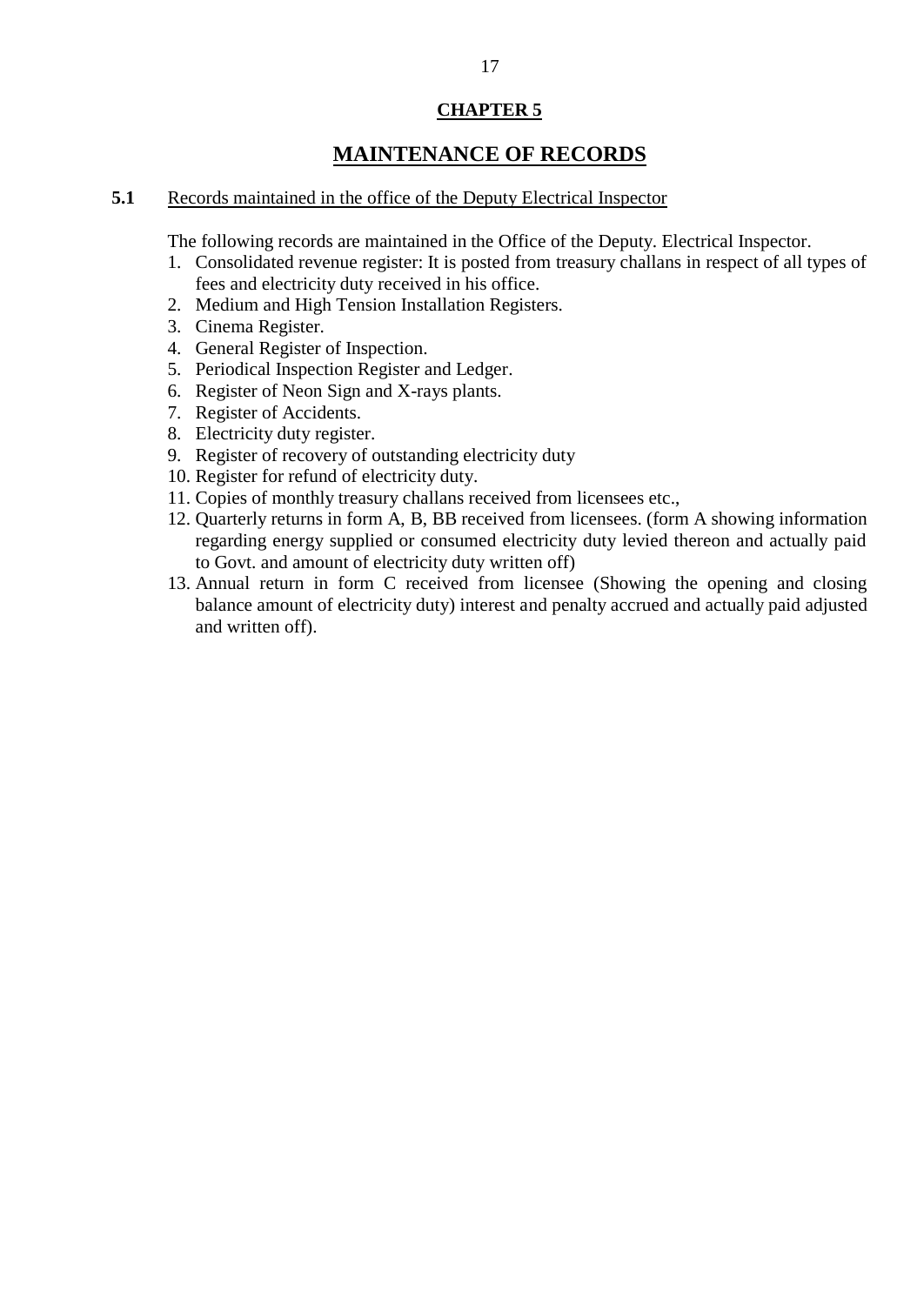#### **INSPECTIONS OF ELECTRICAL INSTALLATIONS ETC., BY THE ELECTRICAL INSPECTORS AND LEVY OF FEES.**

**6.1.** As per G.O.Ms No. 45, dt. 4-5-2002 issued by Energy (P.R.II) Department . An electrical installation other than the one belonging to or under the central Govt. and installation Mines, oilfields, and Railways which is already connected to the supply system of the supplier shall be periodically inspected and tested under Rule 46 by the Agency specified in Column (3) of the Table given below and at intervals specified in column (4) thereof

| S.NO. | Particulars                                                    | Agency for Inspection                                                                     | Periodicity            |
|-------|----------------------------------------------------------------|-------------------------------------------------------------------------------------------|------------------------|
| (1)   | (2)                                                            | (3)                                                                                       | (4)                    |
| 1.    | E.H.V and H.V. Installation                                    | Electrical Inspector or<br>any Officer appointed to<br>assist the Electrical Inspector.   | one year               |
| 2.    | <b>M.V</b> Installations                                       | Supplier                                                                                  | Once in three<br>years |
| 3.    | L.V.installations                                              | Supplier                                                                                  | Once in five<br>years  |
| 4.    | (a) Neon sign and all<br>other luminous tube<br>installations. | Electrical Inspector or<br>any officer appointed<br>to assist the Electrical<br>Inspector | One year               |
|       | (b) X-Ray and all high<br>frequency installations              | $-do$ -                                                                                   | one year.              |

Provided that, the M.V. and L.V. installations of a E.H.V., H.V. service will be inspected and tested along with EHV or HV installation according to the periodicity shown in column (4) by the Inspecting Agency shown in Column (3).

Provided further that the M.V. and L.V. Cinematograph installations will be inspected and tested by the Deputy Electrical Inspector/Assistant Electical Inspector in accordance with the Andhra Pradesh Cinema (Regulation) Rules 1970.

(2) The supplier shall report as required under Rule 46(1) (b) the conditions of the installation to the consumer concerned in a Form approved by Electrical Inspectorate and shall submit a copy of such report to the Electrical Inspectorate.

Note: The mulit-storeyed buildings more than (15) Mtrs. in height shall be inspected by the "supplier" as the said building have come under M.V.Installations.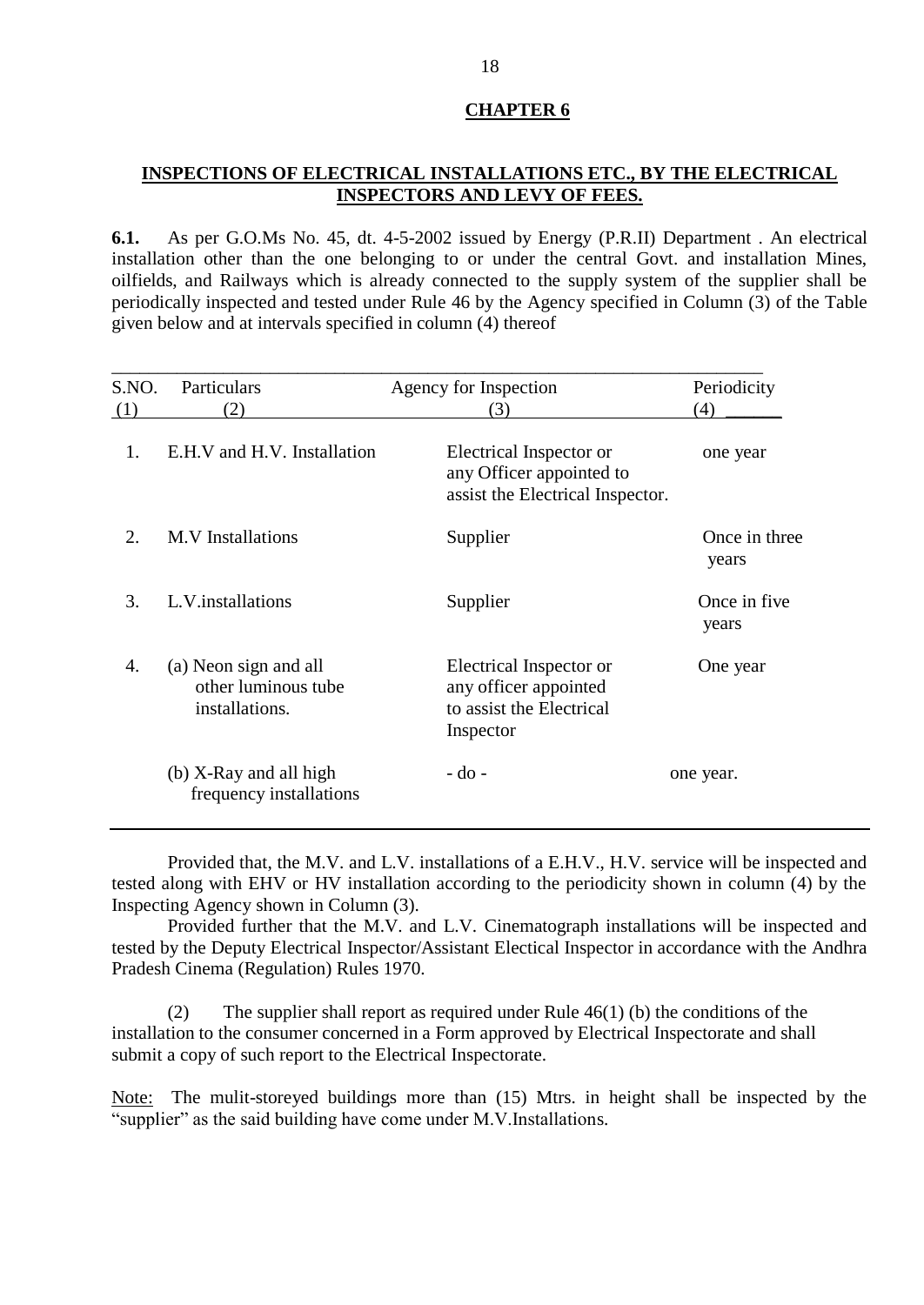#### **6.2 Levy of fees** :

- 1) Fee shall be levied on the licensee or owner for inspection examination and testing and generally for the services of an Electrical Inspector in accordance with the scales specified in the schedule as mentioned on the Annexure. The fee shall be charged for and paid in.
- 2) Where the prescribed fee cannot be charged for, in advance, the same will be demanded by a notice after inspection, examination or test has been completed and shall be paid by the owner or licensee, within thirty days from the date of receipt of notice.

Note: Under rule 46(2) (a) the prescribed fee is payable by owner on or before the first day of the preceding month to the month of inspection (For example: if the month of inspection is March, the fee shall be payable on or before the First February).

3) The inspection or test under Act and Rules shall be carried out on receipt of the Challan for the remittance of the prescribed fee and on confirmation from the licensee or owner that the installation is fully ready in all respects for carrying out such an inspection or test.

At the time of inspection if the installation is found not fully ready for carrying out necessary inspection or test, the licensee or the owner shall pay further fee equivalent to the full initial fee for carrying out another inspection or test.

- 4) No fees shall be levied in the case of second or subsequent inspection, examination or test made, provided that the installation does not involve any extension, or is not, in the opinion of the Electrical Inspector, necessitated by the neglect or failure of the owner or licensee to carry out within a stipulated time, any written order by the Electrical Inspector.
- 5) For inspection of any additions and/or alterations in an existing installation which has been inspected, fees shall be charged for such additions and or alterations only.

#### **6.3. Mode of Payment**

For inspections and tests carried out by Electrical Inspector fee shall be remitted by the payee into Government Treasury or the branches of State Bank of India or State Bank of Hyderabad in Andhra Pradesh and credited to Detailed Head of Account.

Major Head: .0043 Taxes and Duties on Electricity

Minor Head : 102 fees under Indian Electricity Rules,1956

Sub-Head : 01 Fee under Indian Electricity. Rules 1956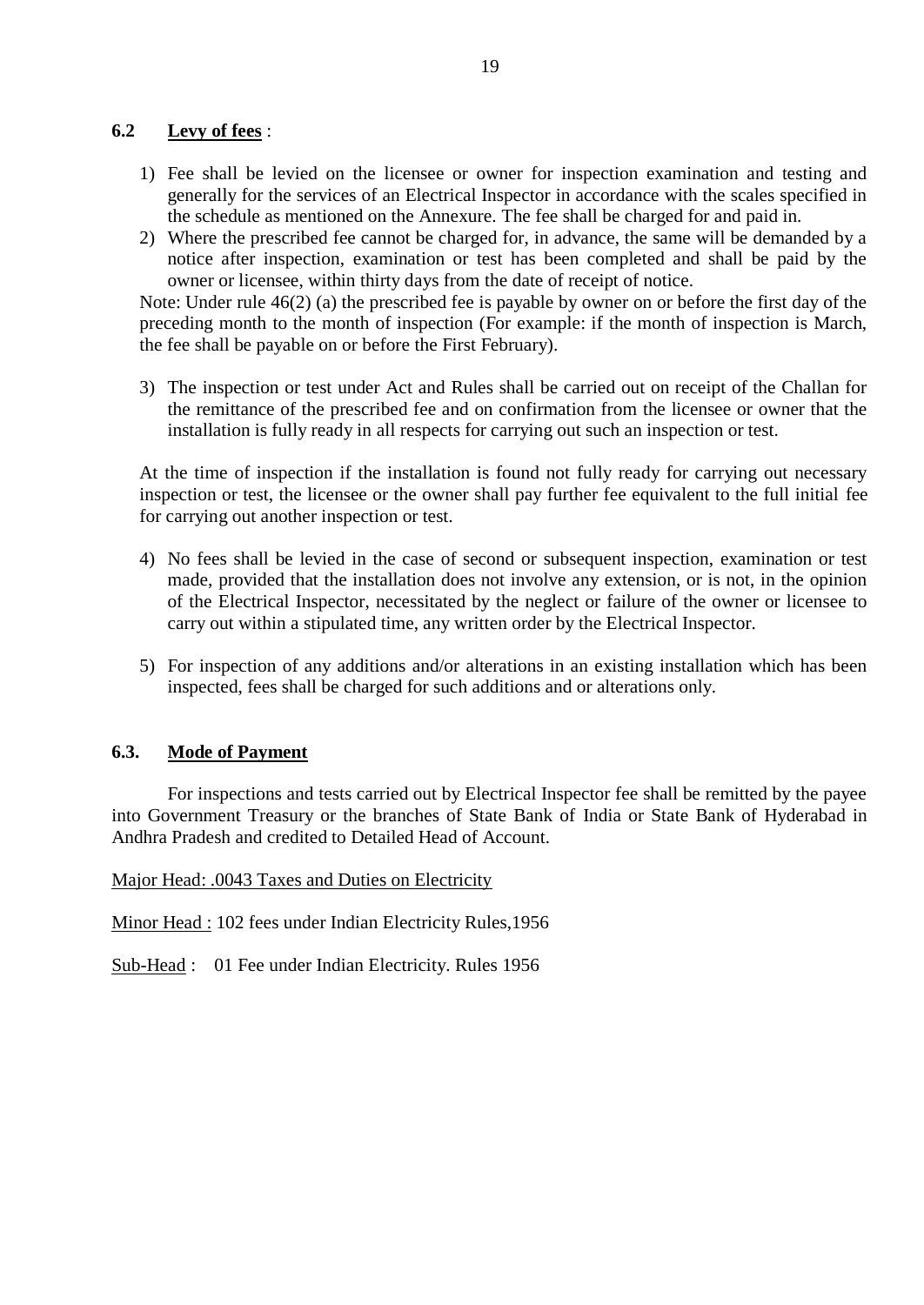#### **AUDIT CHECKS**

Audit checks: The following are the checks to be exercised during audit of the various records.

Consolidated revenue Register: It should be seen

- 1) Whether the treasury challans received from licensee etc., in respect of electricity duty or fee have been correctly posted.
- 2) Whether inspection of electrical installations by the Inspectors have been carried out only after payment of prescribed fee.
- 3) Whether notices were issued periodically in time in each case, where it was due.
- 4) Whether electricity duty has been realized as and when due from persons consuming energy from their own source of generation.
- 5) Whether the refunds allowed were sanctioned by competent authority and that the amount refunded was actually initially deposited by the person concerned. This should be checked with original challans.

Fees for inspection: It should be seen

- 1) Whether the fees for inspection of various items have been correctly charged and accounted for.
- 2) Whether the treasury challans received in respect of the fees have correctly been posted in the prescribed registers.
- 3) Whether office maintains details of all categories of installations and their inspections and Audit should point out the loss of revenue on account of non collection due to nonconducting of inspection of installations and should cross verify the data with actual inspections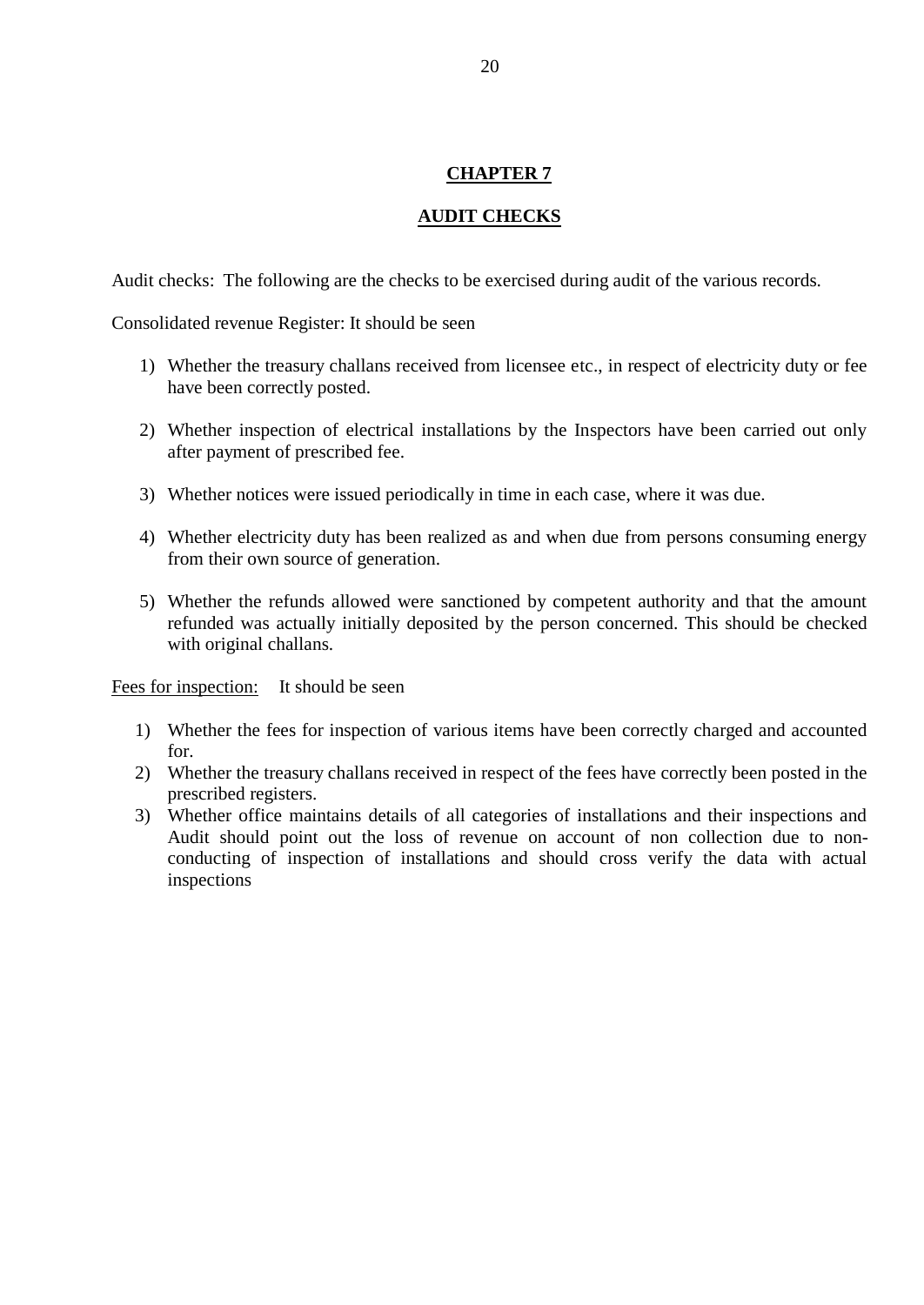### **ANNEXURE** <u>SCHEDULE</u> SCALE A

(Fee for Inspections and Tests under Rule 46 of the Indian Electricity Rules,1956 for the periodicity shown under the table)

| S.No. | Particulars                                                                                                                                                                                                                                           | Fee Rate                                                                                                                                                        |
|-------|-------------------------------------------------------------------------------------------------------------------------------------------------------------------------------------------------------------------------------------------------------|-----------------------------------------------------------------------------------------------------------------------------------------------------------------|
| 1.    | <b>EHV</b> Installations<br>Transformers of all capacities including<br>connected cables, lines and switch gear.                                                                                                                                      | $Rs.3,100$ per unit                                                                                                                                             |
| 2.    | <b>H.V</b> Installations<br>a) Transformers and generators of capacity<br>(including cables, lines and switch gear)<br>i) Upto and including 500 KVA<br>ii) Above 500 KVA<br>Subject to a maximum fee of Rs.31,000/-<br>on item 1 and 2 put together. | Rs. 1250 per unit<br>Rs. 1850 per unit                                                                                                                          |
|       | b) HV Equipment including cables,<br>lines and switch gear.<br>i) upto 1000KW<br>ii) above 1000KW                                                                                                                                                     | Rs.1250/-<br>Rs.1250/-+Rs.600/-<br>for every 1000KW or<br>part thereof in excess<br>of 1000KW subject to<br>a maximum fee of<br>$Rs.9,500/-.$                   |
| 3.    | M.V.Installations (including cables,<br>lines and switch gear)<br>i) Upto 10KW<br>ii) Above 10KW to 100 KW<br>iii)Above 100 Kw.                                                                                                                       | $Rs. 5/-$ per Kw<br>Rs. 250/-<br>Rs. $250/+125/-$<br>for every 100KW or<br>part thereof in excess<br>of 100KW, subject to<br>a maximum fee of<br>Rs.9,500/-     |
| 4.    | L.V. Installation (including cables,<br>lines and switch gear)<br>i) Upto 10KW.<br>ii) Above 10KW to 100 KW<br>iii)Above 100 KW.                                                                                                                      | $Rs. 5/-$ per KW<br>$Rs. 250/-$<br>Rs. $250/+125/-$<br>for every 100KW or<br>part thereof in excess<br>of 100KW, subject to<br>a maximum fee of<br>$Rs.6,250/-$ |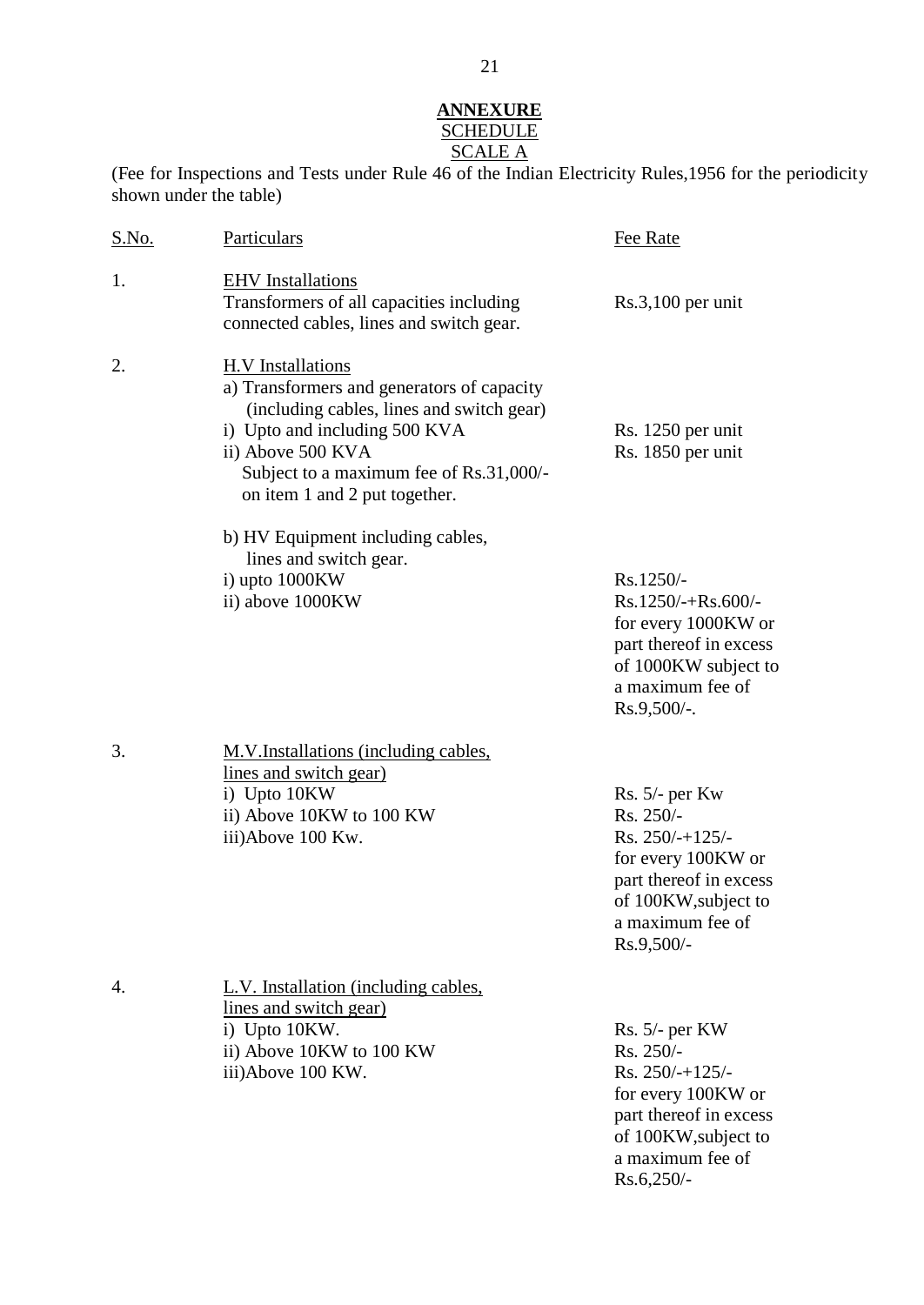| 5. | Neon sign and other luminous tube<br>installations      | $Rs.250$ /-per installation |                      |
|----|---------------------------------------------------------|-----------------------------|----------------------|
| 6. | X-Ray and other similar High<br>frequency installation. |                             | $Rs. 250/-$ per unit |

#### Explanation

- 1. Installation means by composite electrical unit used for the purposes of generating, transforming, transmitting, converting, distributing , utilizing energy.
- 2. A EHV service may consist of EHV installation, HV installations,MV installations and L.V.Installations.A HV service may consist of HV Installation(s) and MV Installation(s), and LV Installation(s) similarly a M.V.Installation may consist of M.V.Installation and LV.Installation.
- 3. The total inspection fee leviable to a consumer shall be the sum total of inspection fee for EHV.Installation(s), HV.Installation(s) MV Installation(s) and LV installation(s) assessed independently to the extent possible as prescribed above.
- 4. Kilo Volt ampere shall be taken as KiloWatt wherever the machine or equipment are so rated and Horse Power shall be taken as 0.75 KW for the purpose of computing the fees.
- 5. The equipments like capacitors, stabilisers, Boosters, Regulators, Reactors etc. Which are meant for system stability/voltage Regulation shall not be taken as load for the purpose of fee calculation.
- 6. Input voltage shall be the criteria for categorisation of an equipment under EHV/HV/MV/LV for fee calculation.

#### Scale B.

#### (Fee for inspection and tests under Rule 63 of Indian Electricity Rules, 1956)

The fee for inspection of EHV/HV/MV/LV, Neon sign and X-ray installations under Rule 63 and M.V.Installation under Rule 50-A of Indian Electricity Rules, 1956 shall be levied at the rate of 150% of the fee leviable for inspection under Rule 46 of Indian Electricity Rules 1956 at the rates mentioned in Scale–A.

Provided that a minimum fee of Rs.1250/- in case of EHV installation and Rs.650/- in case of HV installations shall be charged for any inspection.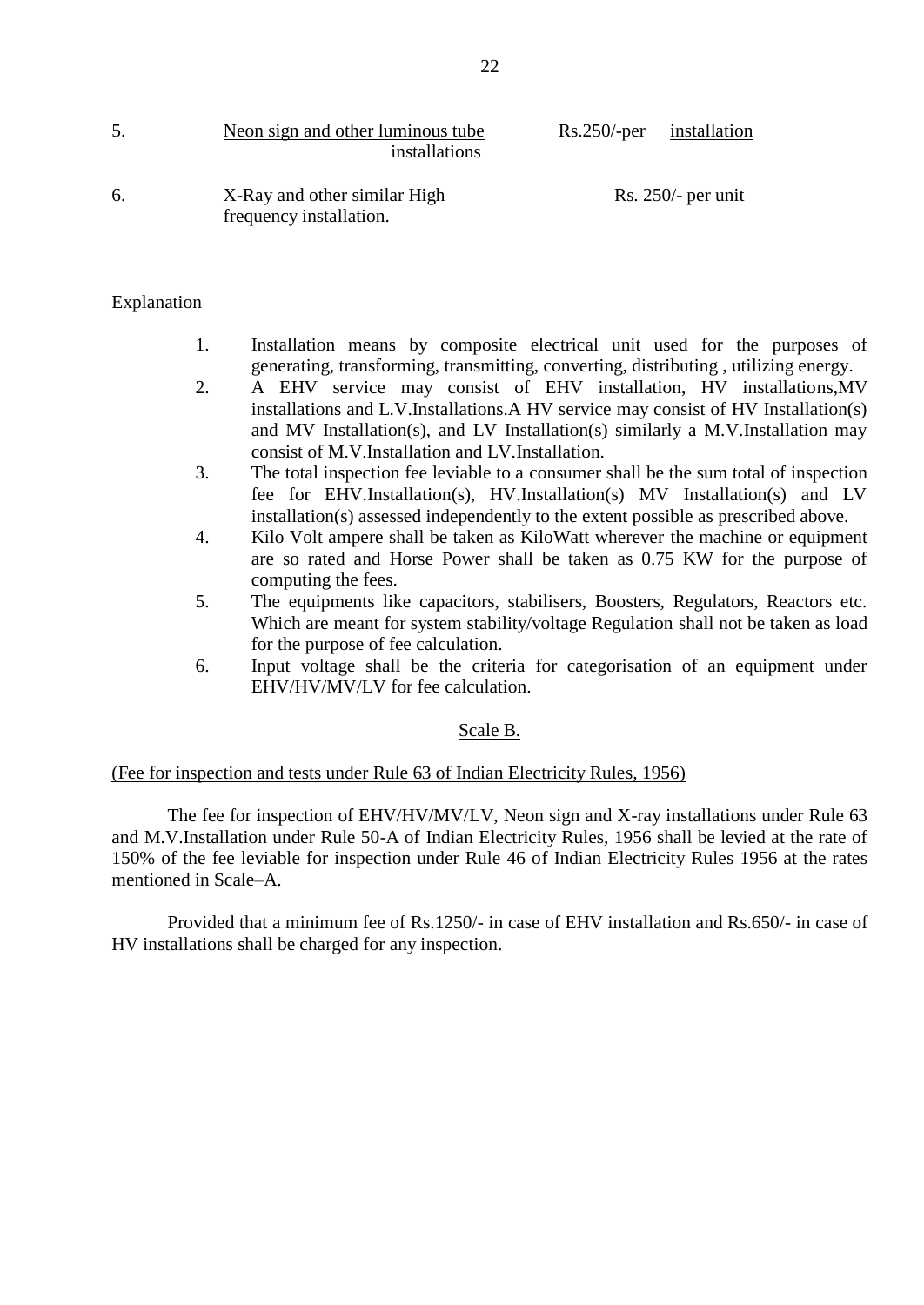#### Scale C.

#### (Fee for approval of Electrical Installation drawings)

.

| 1. | <b>EHV</b> Installations<br>(a) Fresh Installation<br>(b) Additions/Alterations in the existing installations |                               | $Rs.3,750/-$<br>$Rs.1,250/-$ |
|----|---------------------------------------------------------------------------------------------------------------|-------------------------------|------------------------------|
| 2. | H.V Installations<br>a) Fresh Installations<br>i) $33 K.V.$<br>ii) 11 K.V.                                    | $Rs. 1,900/-$<br>$Rs.1,250/-$ |                              |
|    | b) Additions/Alterations in the<br>existing installation<br>$i)$ 33K.V.<br>ii) 11 K.V.                        | $Rs.950/-$<br>$Rs.600/-$      |                              |

#### Scale D.

#### (Fee for inspection under section 30of the Indian Electricity Act, 1910)

Capacity<br>
Fees By whom payable<br>
For the inspection of installations<br>
Rs.350/- per By whom payable<br>
Rs.350/- per For the inspection of installations coming under section 30 of the installation Indian Electricity Act, 1910

#### Scale E.

 $\frac{\text{Eees}}{\text{Eepacity}}$  Even the items not covered in the  $\frac{\text{Ees}}{\text{Rs}.1,250/1}$  per unit the Owner Fee for the items not covered in the previous order and also in G.O.M's No's55, Energy and Forests(PR.II) Department, dt:25-3-94 (Standards Laboratory Fees G.O.)

#### Scale F.

#### (Fee for tests for leakage –electric traction.)

| Fees               | By whom payable                                      |
|--------------------|------------------------------------------------------|
| $Rs.500$ /-per day | The licensee or                                      |
| subject to a       | owner of the                                         |
| minimum of         | <b>Electric Traction</b>                             |
|                    | system                                               |
|                    | and tests or bounding and leakage currents Rs.1000/- |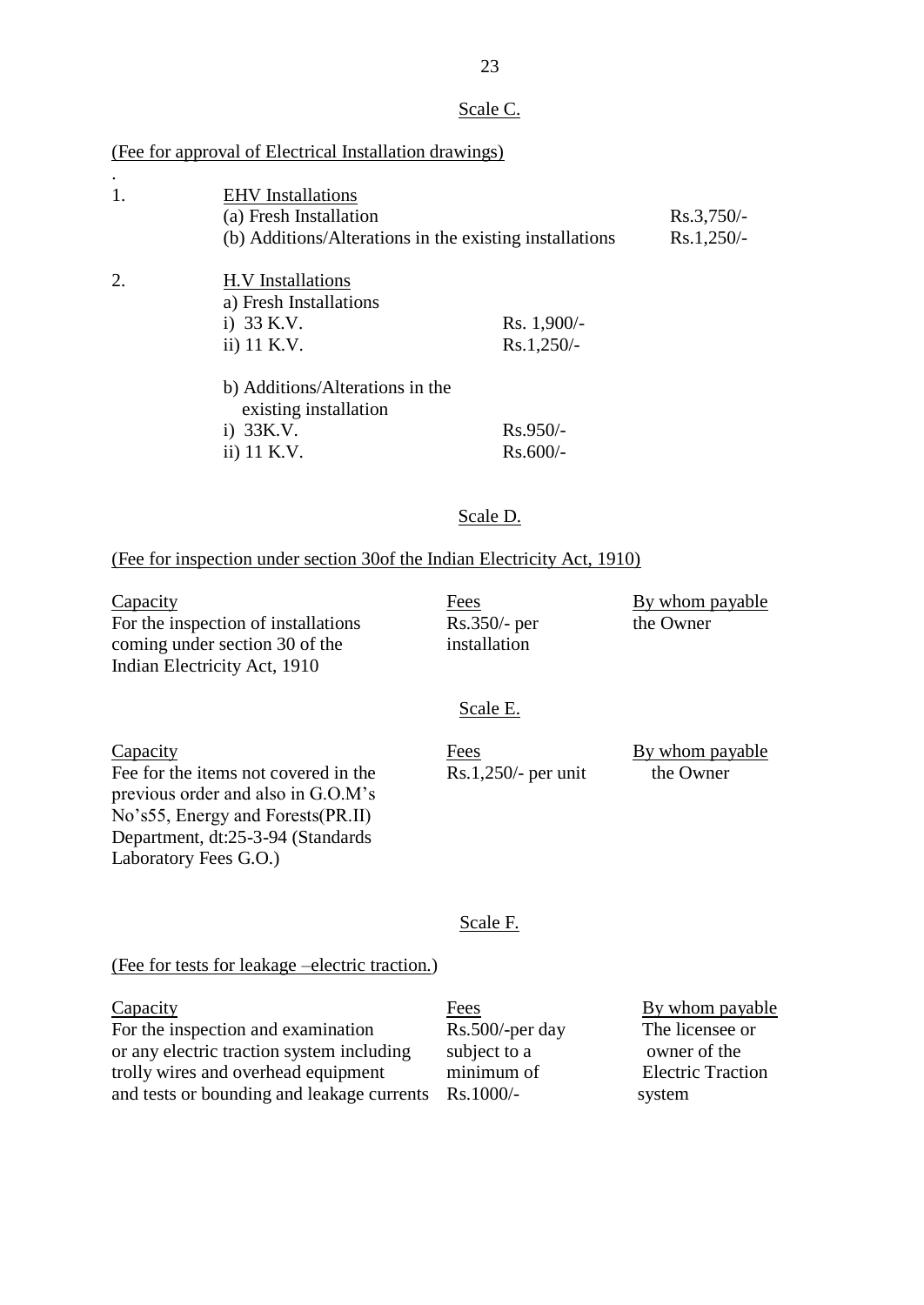#### Scale G.

#### (Fee for for tests for leakage).

For the inspection, examination or Rs.125/- for the first hour a) In case leakage is test of any distributing main or of test or part thereof and discovered in the service line for the existence of thereafter Rs.50/- per hour main distributing leakage therein which may of test or part thereof subject main or service line result in electrolysis or any to a minimum of Rs.350/- the owner thereof. other injury to any water gas b) In case leakage is or other pipes or any appliances not discovered the in connection therewith application on the connection on the connection on the connection on  $\alpha$ 

# Capacity Fees By whom payable

- 
- whose complaint the inspection, examination or test was made.

#### Scale H.

#### (Fee for inspection of lines on consumer's permises)

- (a) For the Inspection of EHV and HV Rs.125/-per KM or The licensee or the lines of cables upto 220KV, including part thereof subject owner of the lines or any medium or low pressure lines to a minimum of the applicant. carried out on the same supports as  $\frac{Rs.750}{-}$ . the high voltage lines.
- (b) For the inspection of medium low Rs.125/-per KM or The licensee or the pressure lines or cables other than part thereof subject owner of the lines or  $\frac{1}{2}$  those in (a) above. to minimum of the applicant.

#### (Fee for inspection of licensee lines)

For the inspection of routes of Rs.125/- per KM of The Licensee transmission lines in connection or part thereof with a licensee application for. subject to minimum

(a) Exercise of power of Telegraph authority under the Indian Telegraph Act, 1885 (Central Act 13 of 1885) as contemplated in section 51of the Indian Electricity Act, 1910.

Rs.350/-

# Capacity Fees By whom payable

#### Scale I.

Capacity **Fees** By whom payable of Rs.750/-